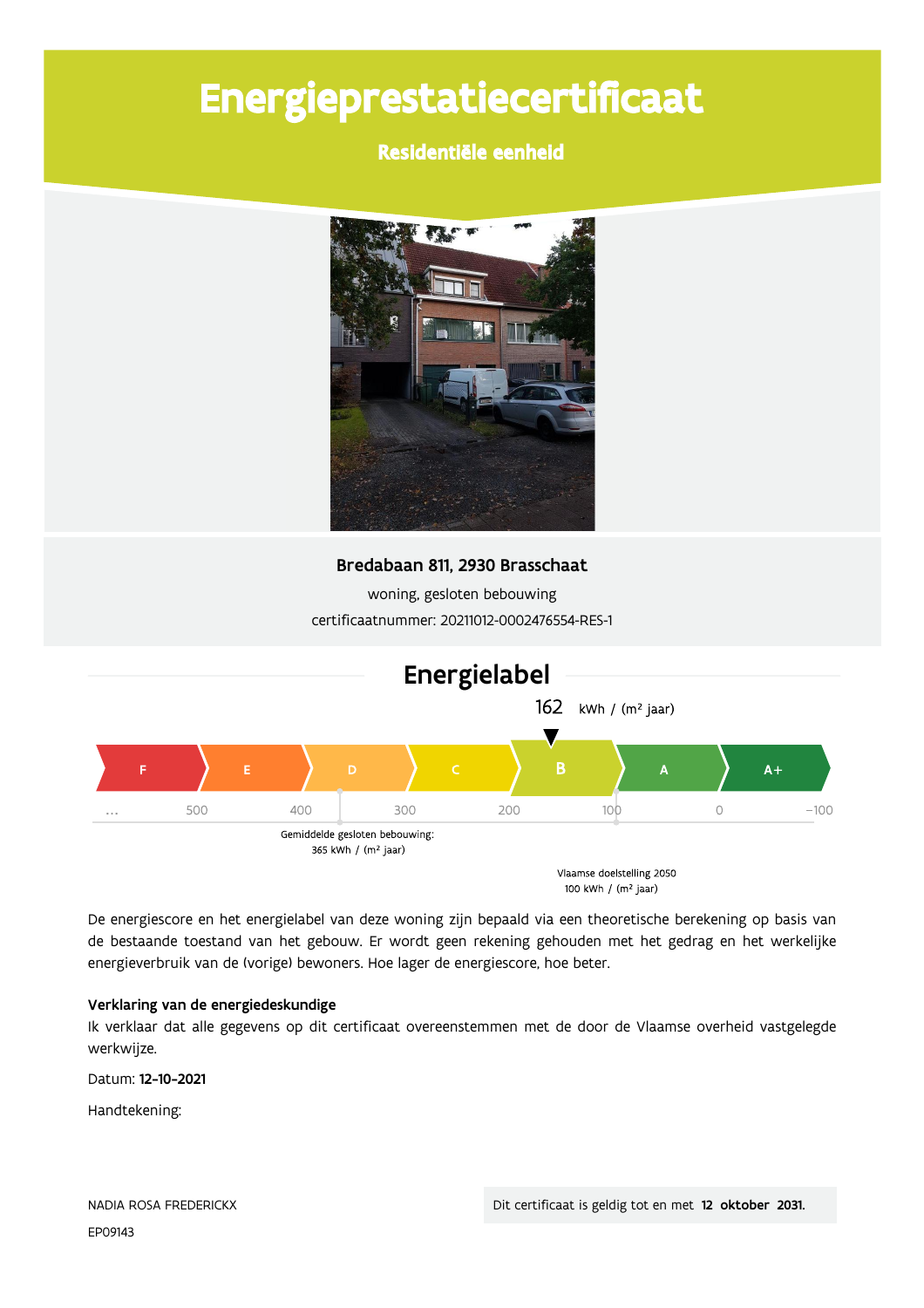# Huidige staat van de woning

Om met uw woning te voldoen aan de energiedoelstelling, zijn er twee mogelijke pistes:

**OF** 

#### $(1)$ Inzetten op isolatie en verwarming

Buitenzonwering aanwezig

U isoleert elk deel van uw woning tot de voorziet doelstelling én  $\mathbf{u}$ een energie-efficiënte verwarmingsinstallatie (warmtepomp, condenserende ketel. (micro-)WKK. efficiënt warmtenet  $\bigcap_{ }$ decentrale toestellen met een totaal maximaal vermogen van 15 W/m<sup>2</sup>).

#### $2^{\circ}$ Energielabel van de woning

U behaalt een energielabel A voor uw woning(= energiescore van maximaal 100 kWh/(m<sup>2</sup> jaar)). U kiest op welke manier u dat doet: isoleren, efficiënt ventileren, efficiënt verwarmen, zonne-energie, hernieuwbare energie ...



De U-waarde beschrijft de isolatiewaarde van daken, muren, vloeren, vensters ... Hoe lager de U-waarde, hoe beter het constructiedeel isoleert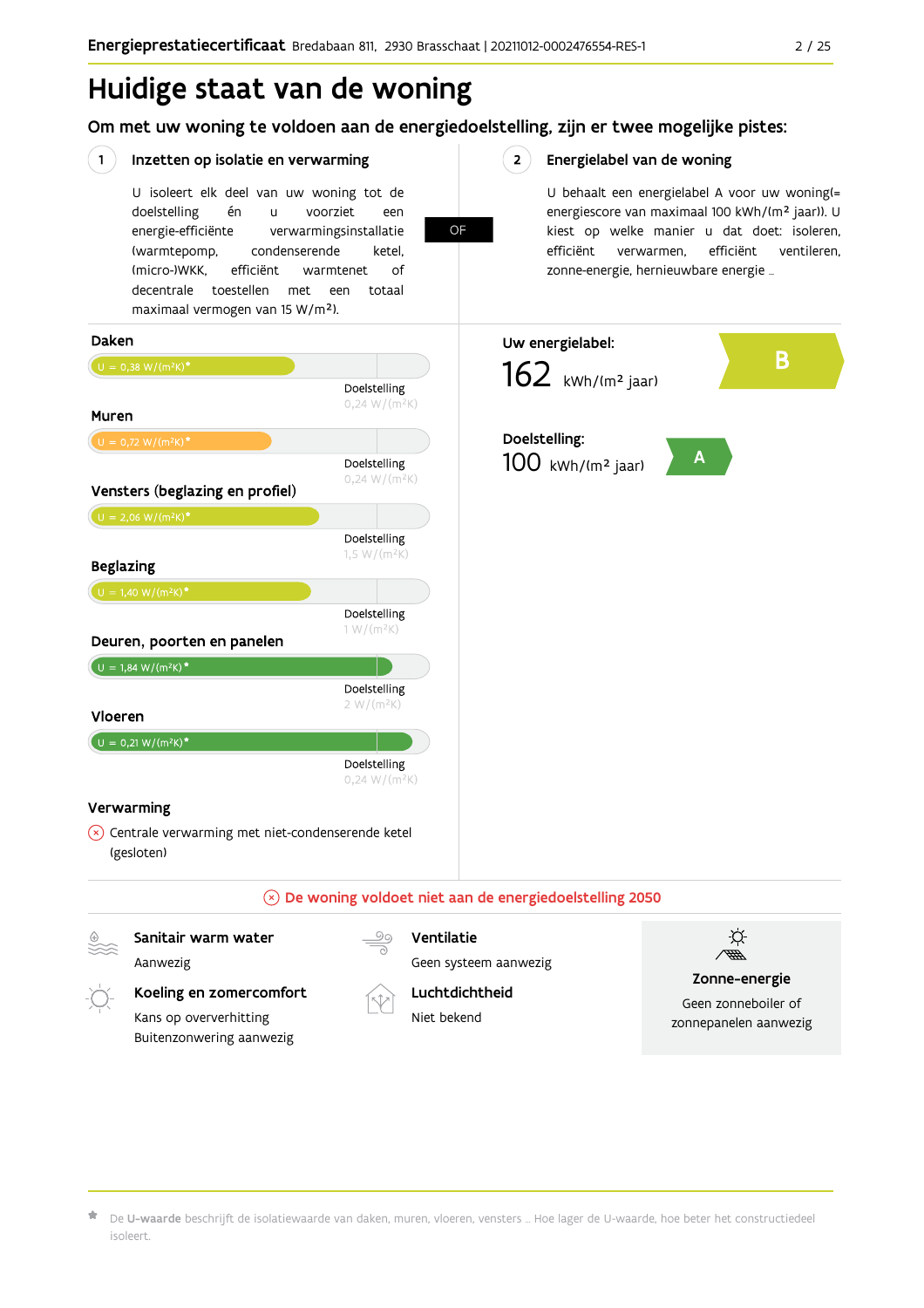# Overzicht aanbevelingen

In deze tabel vindt u aanbevelingen om uw woning energiezuiniger te maken. De aanbevelingen zijn gebaseerd op piste 1. Kunt u ze niet allemaal uitvoeren, dan helpen ze u ook om via piste 2 de doelstelling te halen. Vraag advies aan een specialist voordat u met de renovatiewerken start.

De volgorde in deze tabel is automatisch bepaald en is niet noodzakelijk de juiste volgorde om aan de slag te gaan. Het is louter een eerste indicatie op basis van de energieprestatie.



De prijsindicaties zijn automatisch berekend en kunnen door de energiedeskundige niet aangepast worden. De prijzen zijn bedoeld als indicatie van de gemiddelde marktprijs voor een bepaald type werk. Voor een concrete kostenraming moet u altijd beroep doen op een aannemer of architect. Meer informatie over wat wel en niet inbegrepen is vindt u op pagina 23.

|                          | <b>HUIDIGE SITUATIE</b>                                                                                                                                                                              | <b>AANBEVELING</b>                                                                   | <b>GEMIDDELDE</b><br><b>PRIJSINDICATIE</b> |
|--------------------------|------------------------------------------------------------------------------------------------------------------------------------------------------------------------------------------------------|--------------------------------------------------------------------------------------|--------------------------------------------|
|                          | Muren<br>46 m <sup>2</sup> van de muren is vermoedelijk te<br>weinig geïsoleerd.                                                                                                                     | Plaats bijkomende isolatie.                                                          | € 13 000 / € 19 000                        |
|                          | Verwarming<br>De woning wordt inefficiënt verwarmd.                                                                                                                                                  | Vervang de inefficiënte verwarming.                                                  | € 10 000 / € 6 000                         |
|                          | Zonne-energie<br>Er is geen installatie op zonne-energie<br>aanwezig.                                                                                                                                | Onderzoek de mogelijkheid om<br>zonnepanelen of een zonneboiler te<br>plaatsen.      |                                            |
|                          | Daken<br>67m <sup>2</sup> van het dak is redelijk goed<br>geïsoleerd, maar voldoet nog niet aan de<br>energiedoelstelling.                                                                           | Overweeg bijkomende isolatie te plaatsen.                                            |                                            |
|                          | <b>Vensters</b><br>16.8 m <sup>2</sup> van de vensters heeft<br>energiezuinige hoogrendementsbeglazing<br>(geplaatst na 2000). De vensters voldoen<br>echter nog niet aan de<br>energiedoelstelling. | Als u de vensters vervangt, zorg dan dat<br>deze voldoen aan de energiedoelstelling. |                                            |
| Energetisch niet in orde | C Zonne-energie                                                                                                                                                                                      | • Energetisch redelijk in orde, maar net niet voldoende voor de doelstelling         |                                            |

Als er verschillende gangbare uitvoeringsmethodes zijn, worden de prijzen hiervan gescheiden door een schuine streep. Meer detailinformatie vindt u vanaf pagina 23.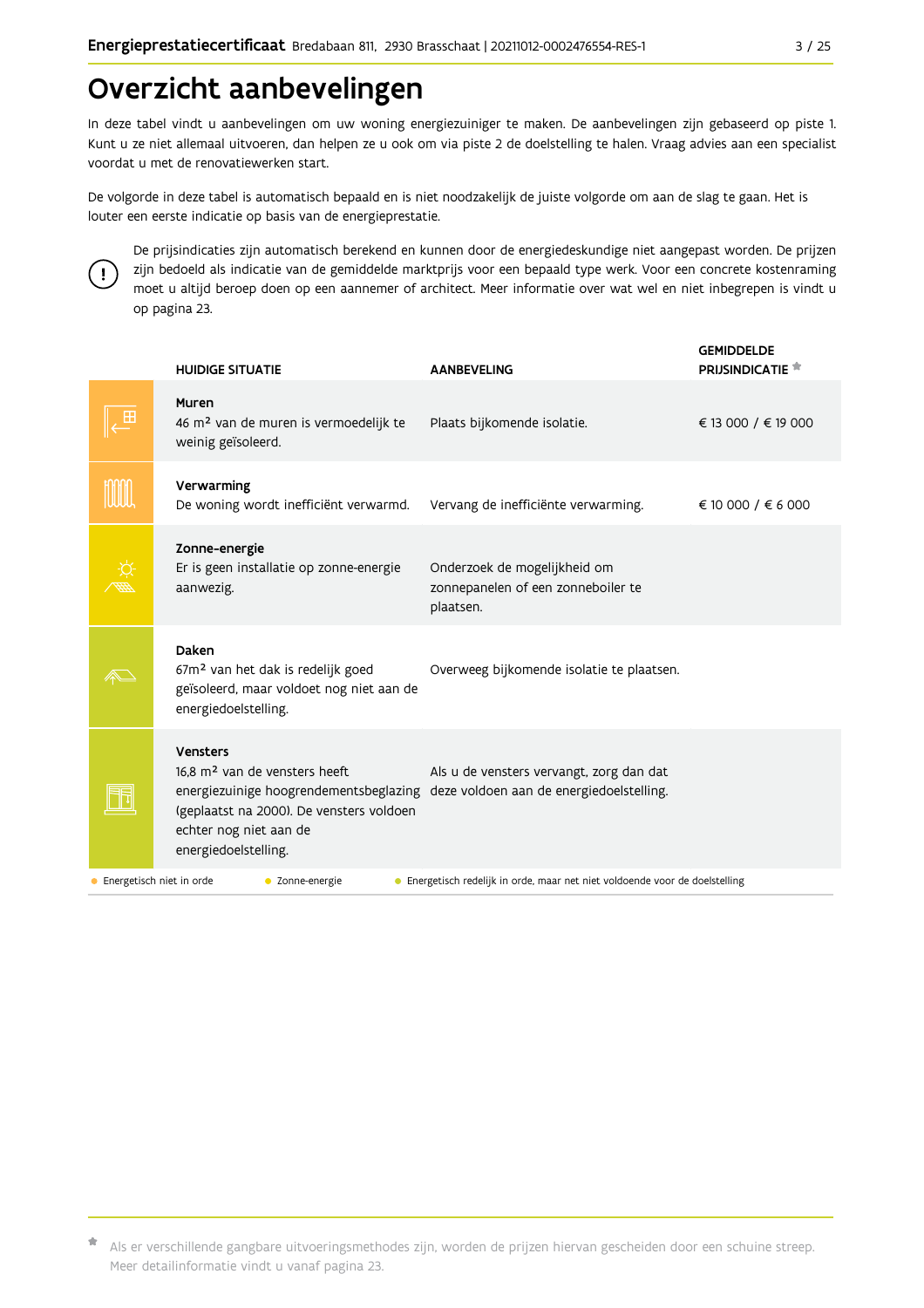#### Energielabel na uitvoering van de aanbevelingen

Als u beslist om uw woning stapsgewijs te renoveren in de hierboven gesuggereerde volgorde, geeft de onderstaande energieschaal een overzicht van waar uw woning zich na elke stap zal bevinden op de energieschaal. Verandert u de volgorde, dan verandert ook de impact van elke maatregel. Dat kan hier niet weergegeven worden.



### Aandachtspunten



Luchtdichtheid: De luchtdichtheid van uw woning is niet gemeten. Een goede luchtdichtheid is nodig om de warmte niet via spleten en kieren te laten ontsnappen. Let er bij de renovatie op dat de werken luchtdicht uitgevoerd worden. U kunt nadien de luchtdichtheid laten meten om eventueel overblijvende lekken op te sporen en uw energielabel mogelijk nog te verbeteren.



Ventilatie: Uw woning beschikt mogelijk niet over voldoende ventilatievoorzieningen. Een goede ventilatie is echter noodzakelijk om een gezond binnenklimaat te garanderen. Voorzie bij uw renovatie daarom in een ventilatiesysteem. Om energie te besparen, kunt u het best kiezen voor een systeem met vraagsturing of warmteterugwinning.



Koeling en zomercomfort: Uw woning heeft kans op oververhitting, ondanks de aanwezige zonwering. Vermijd de plaatsing van een koelinstallatie, want die verbruikt veel energie. Bekijk of andere maatregelen mogelijk zijn om oververhitting tegen te gaan: 's nachts intensief ventileren, bijkomende zonwering ...



Sanitair warm water: Uw woning beschikt niet over een zonneboiler. Overweeg de plaatsing van een zonneboiler of warmtepompboiler. Daarmee kunt u energie besparen.

### Let op!

 $(\bot)$ 

 $\hat{N}$ 

De aanbevelingen, aandachtspunten en eventuele prijsindicaties op het energieprestatiecertificaat worden standaard gegenereerd op de wijze die de Vlaamse overheid heeft vastgelegd. Laat u bijstaan door een specialist om op basis van de aanbevelingen en aandachtspunten een concreet renovatieplan op te stellen. De energiedeskundige is niet aansprakelijk voor de eventuele schade die ontstaat bij het uitvoeren van de standaard gegenereerde aanbevelingen of aandachtspunten.

#### Meer informatie?

- Voor meer informatie over het energieprestatiecertificaat, gebruiksgedrag, woningkwaliteit ... kunt u terecht op www.energiesparen.be.
- Meer informatie over uw woning vindt u op uw persoonlijke woningpas. Surf naar woningpas.vlaanderen.be om uw woningpas te bekijken.
- Meer informatie over beter renoveren vindt u op www.energiesparen.be/ikbenoveer.

Gegevens energiedeskundige: NADIA ROSA FREDERICKX Botermelkbaan 10. 2900 schoten FP09143

#### **Premies**

Informatie over energiewinsten, subsidies of andere financiële voordelen vindt u op www.energiesparen.be.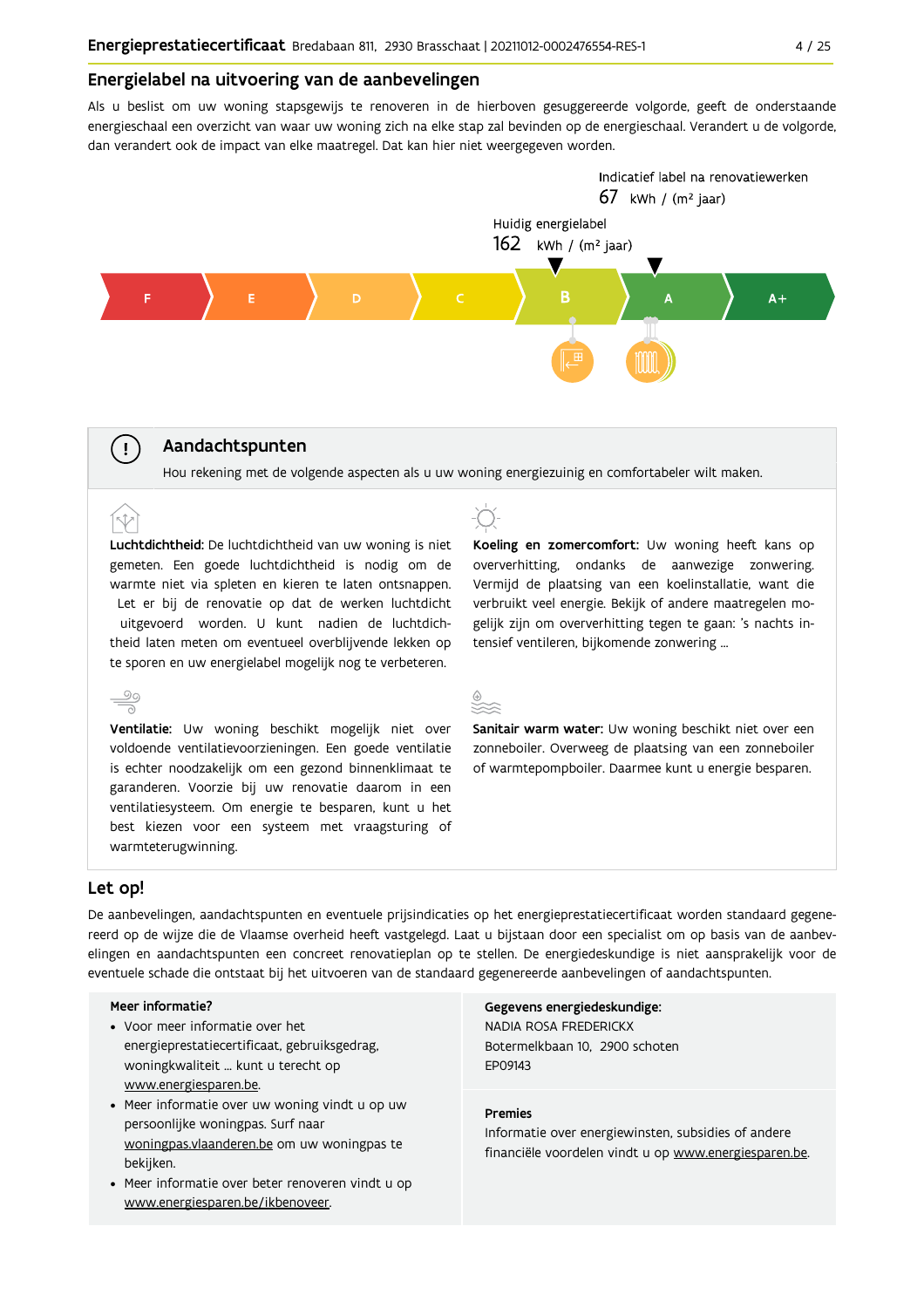# Energieprestatiecertificaat (EPC) in detail

Elk gebouw bestaat uit verschillende onderdelen die met elkaar verbonden zijn. Als u renoveert, kunt u het best al rekening houden met de werken die u later nog gaat uitvoeren.

Dit deel van het energieprestatiecertificaat gaat dieper in op de aanbevelingen van uw woning. Samen met uw architect of andere vakman kunt u op basis hiervan een renovatieplan opstellen.

## Inhoudstafel

| Daken.                           |    |
|----------------------------------|----|
| Vensters en deuren.              | 10 |
| Muren.                           | 13 |
| Vloeren                          | 16 |
| Ruimteverwarming                 | 17 |
| Installaties voor zonne-energie. | 20 |
| Overige installaties             | 22 |
| Toelichting prijsindicaties      | 23 |
|                                  |    |

#### 10 goede redenen om nu al te BENOveren

BENOveren is BEter reNOveren dan gebruikelijk is, met hogere ambities op het vlak van energieprestaties, goed gepland en met deskundig advies, zodat ook latere renovatiestappen haalbaar blijven (zie ook www.energiesparen.be/ikbenoveer). Een geBENOveerde woning biedt veel voordelen:

- 1. Een lagere energiefactuur 2. Meer comfort 3. Een gezonder binnenklimaat 4. Esthetische meerwaarde 5. Financiële meerwaarde  $\frac{1}{2}$ 6. Nodig voor ons klimaat 7. Uw woning is klaar voor uw oude dag 8. Minder onderhoud 9. Vandaag al haalbaar
	- 10. De overheid betaalt mee

### Renoveren of slopen: let op voor asbest!

Asbest is een schadelijke stof die nog regelmatig aanwezig is in gebouwen. In veel gevallen kunnen asbesttoepassingen op een eenvoudige en vooral veilige manier verwijderd worden. Deze werken en eventuele bijhorende kosten zijn niet inbegrepen in het EPC. Voor meer informatie over (het herkennen van) asbest en asbestverwijdering kunt u terecht op www.ovam.be.

### Hoe wordt het EPC opgemaakt?

De eigenschappen van uw woning zijn door de energiedeskundige ingevoerd in software die door de Vlaamse overheid is opgelegd. De energiedeskundige mag zich alleen baseren op zijn vaststellingen tijdens het plaatsbezoek en op bewijsstukken die voldoen aan de voorwaarden die de Vlaamse overheid heeft opgelegd. Op basis van de invoergegevens berekent de software het energielabel en genereert automatisch aanbevelingen en eventueel ook prijsindicaties. Bij onbekende invoergegevens gaat de software uit van veronderstellingen, onder meer op basis van het (ver)bouw- of fabricagejaar. Om zeker te zijn van de werkelijke samenstelling van uw muur, dak of vloer kunt u ervoor kiezen om verder (destructief) onderzoek uit te voeren (losschroeven stopcontact, gaatje boren in een voeg, binnenafwerking tijdelijk verwijderen ...).

Voor meer informatie over de werkwijze, de bewijsstukken en de voorwaarden kunt u terecht op www.energiesparen.be.

### **Energiedoelstelling 2050**

De energiedoelstelling van de Vlaamse Regering is om tegen 2050 alle woningen en appartementen in Vlaanderen minstens even energiezuinig te maken als een energetisch performante nieuwbouwwoning van 2017.

Ten tijde van de opmaak van dit EPC is het nog niet verplicht om aan die energiedoelstelling te voldoen. Denk echter vooruit! Hou nu al zo veel mogelijk rekening met die energiedoelstelling en streef zelfs naar beter.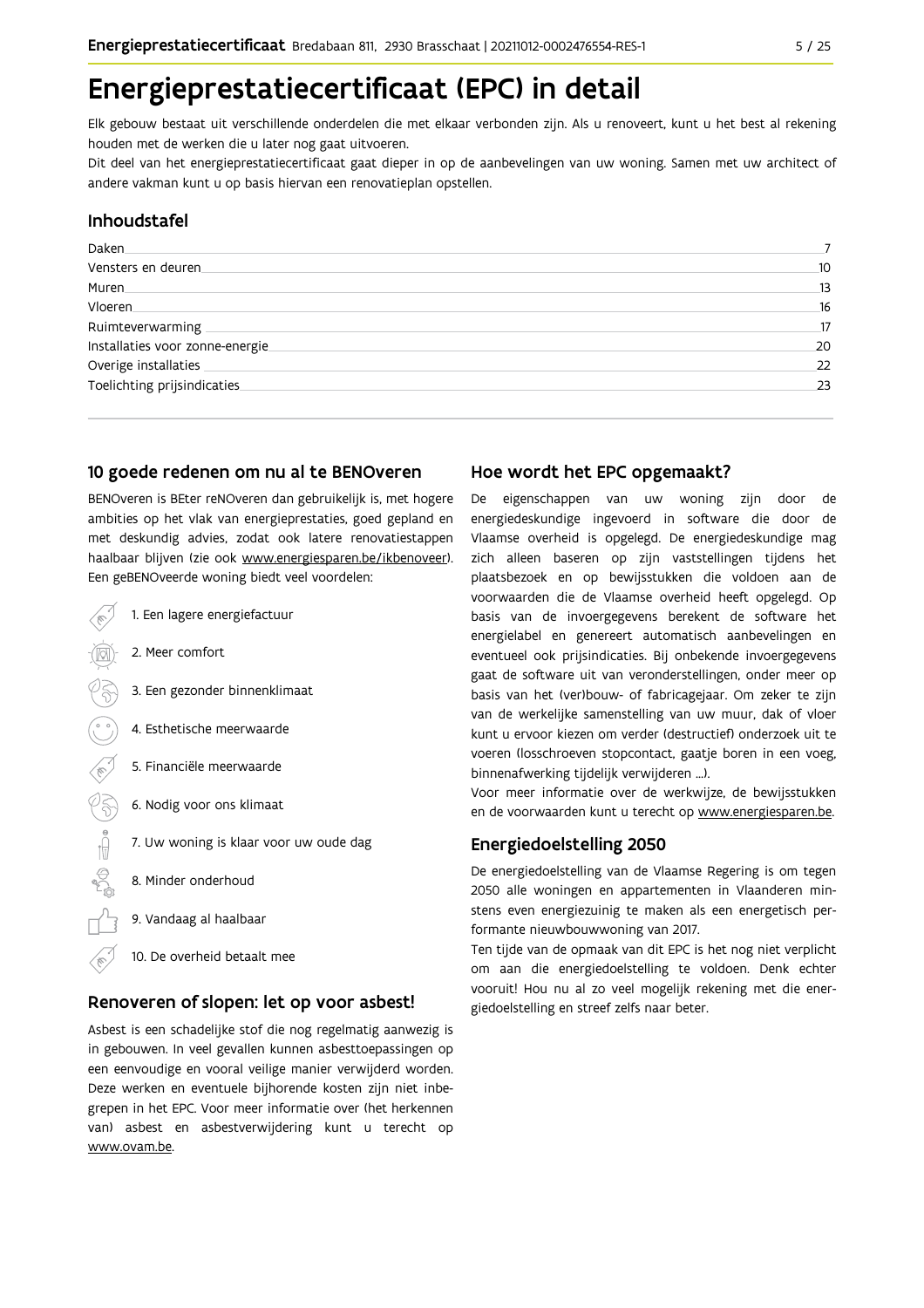# Algemene gegevens

| Gebouw id / Gebouweenheid id                                | 5856790 / 5858115      |
|-------------------------------------------------------------|------------------------|
| Datum plaatsbezoek                                          | 12/10/2021             |
| Referentiejaar bouw                                         | Onbekend               |
| Beschermd volume (m <sup>3</sup> )                          | 505                    |
| Ruimten niet opgenomen in het beschermd volume              | Geen                   |
| Bruikbare vloeroppervlakte (m <sup>2</sup> )                | 191                    |
| Verliesoppervlakte (m <sup>2</sup> )                        | 195                    |
| Infiltratiedebiet $(m^3/(m^2h))$                            | Onbekend               |
| Thermische massa                                            | Half zwaar/matig zwaar |
| Open haard(en) voor hout aanwezig                           | Neen                   |
| Niet-residentiële bestemming                                | Geen                   |
| Berekende energiescore (kWh/(m <sup>2</sup> jaar))          | 162                    |
| Karakteristiek jaarlijks primair energieverbruik (kWh/jaar) | 31.098                 |
| CO2-emissie (kg/jaar)                                       | 6.239                  |
| Indicatief S-peil                                           | 37                     |
| Gemiddelde U-waarde gebouwschil (W/(m <sup>2</sup> K))      | 0.62                   |
| Gemiddeld installatierendement verwarming (%)               | 45                     |

# Verklarende woordenlijst

| beschermd volume                                    | Het volume van alle ruimten die men wenst te beschermen tegen warmteverlies naar<br>buiten, de grond en aangrenzende onverwarmde ruimten.                                                                                                                                 |
|-----------------------------------------------------|---------------------------------------------------------------------------------------------------------------------------------------------------------------------------------------------------------------------------------------------------------------------------|
| bruikbare vloeroppervlakte                          | De vloeroppervlakte binnen het beschermd volume die beloopbaar en toegankelijk is.                                                                                                                                                                                        |
| U-waarde                                            | De U-waarde beschrijft de isolatiewaarde van daken, muren, vensters  Hoe lager de<br>U-waarde, hoe beter de constructie isoleert.                                                                                                                                         |
| R-waarde                                            | De warmteweerstand van een materiaallaag. Hoe groter de R-waarde, hoe beter de<br>materiaallaag isoleert.                                                                                                                                                                 |
| lambdawaarde                                        | De warmtegeleidbaarheid van een materiaal. Hoe lager de lambdawaarde, hoe beter<br>het materiaal isoleert.                                                                                                                                                                |
| karakteristiek jaarlijks primair<br>energieverbruik | De berekende hoeveelheid primaire energie die gedurende één jaar nodig is voor de<br>verwarming, de aanmaak van sanitair warm water, de ventilatie en de koeling van een<br>woning. Eventuele bijdragen van zonneboilers en zonnepanelen worden in mindering<br>gebracht. |
| berekende energiescore                              | Een maat voor de totale energieprestatie van een woning. De berekende energiescore<br>is gelijk aan het karakteristiek jaarlijks primair energieverbuik, gedeeld door de<br>bruikbare vloeroppervlakte.                                                                   |
| S-peil                                              | Een maat voor de energieprestatie van de gebouwschil van een woning. Het S-peil<br>houdt rekening met de isolatie, de luchtdichtheid, de oriëntatie, de zonnewinsten en<br>de vormefficiëntie. Hoe lager het S-peil, hoe energie-efficiënter de gebouwschil.              |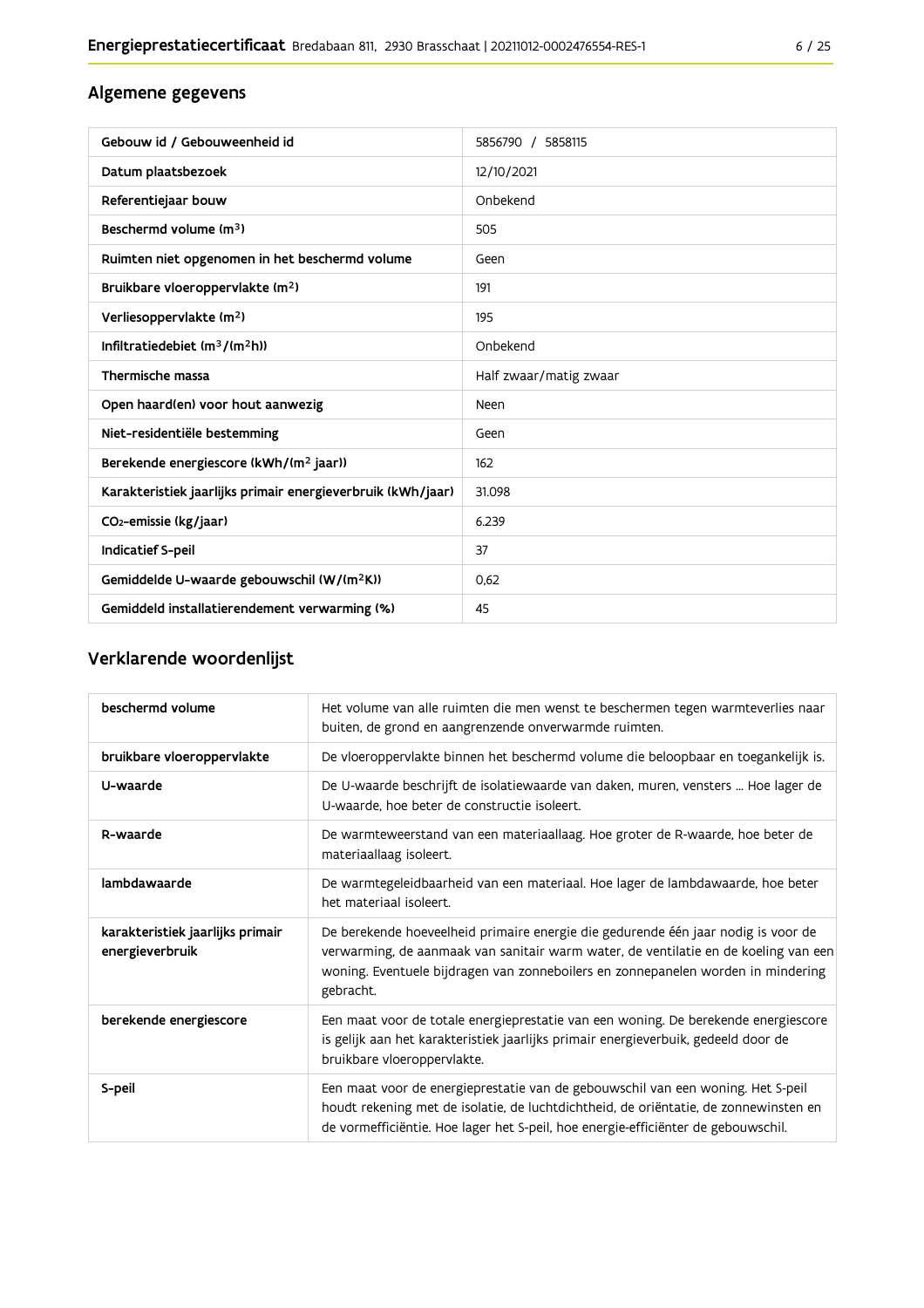# **Daken**



#### **Hellend dak**

67 m<sup>2</sup> van het hellende dak is redelijk goed geïsoleerd, maar voldoet nog niet aan de energiedoelstelling.

Overweeg bij een grondige renovatie bijkomende isolatie aan de binnenkant of aan de buitenkant van het hellende dak te plaatsen.

Bij de renovatie van uw dak kunt u het best streven naar een U-waarde van maximaal 0,24 W/(m<sup>2</sup>K). Dat komt overeen met een isolatielaag van ongeveer 14 cm minerale wol of XPS ( $\lambda_a$  = 0,035 W/(m.K)) of 12 cm PUR ( $\lambda_a$  = 0,027 W/(m.K)). Als u de isolatie van uw platte of hellende dak tussen een houten dakstructuur plaatst, moet u de isolatiedikte verhogen tot minstens 22 cm minerale wol.

Hoogstwaarschijnlijk renoveert u uw dak(en) maar één keer grondig. Isoleer daarom meteen maximaal. De energiedoelstelling van 0,24 W/(m<sup>2</sup>K) vormt de basis, maar u kunt altijd streven naar beter.

# Denk vooruit!

- · Isoleert u eerst uw dak en dan uw muren? Verleng dan nu al de dakoversteken zodat de buitenmuurisolatie luchtdicht en zonder koudebrug op de dakisolatie kan aansluiten. Plaats ook de regenwaterafvoer zodanig dat er nog plaats genoeg is om buitenmuurisolatie te plaatsen.
- · Wordt het platte dak een stuk dikker door de isolatie? Hou er dan rekening mee dat u ook de dakgoten, brandmuurtjes, dakranden, gevels ... moet verhogen.
- · Bent u van plan een ventilatiesysteem, zonneboiler of zonnepanelen te plaatsen? Hou dan nu al rekening met de nodige leidingdoorvoeren of dakverstevigingen.
- · Denk bij de renovatie van uw dak aan functies die u later nog wilt toevoegen (bijvoorbeeld een zolderkamer wordt bureau) en zorg nu al voor voldoende daglicht door bijvoorbeeld dakvlakvensters te integreren in uw dak.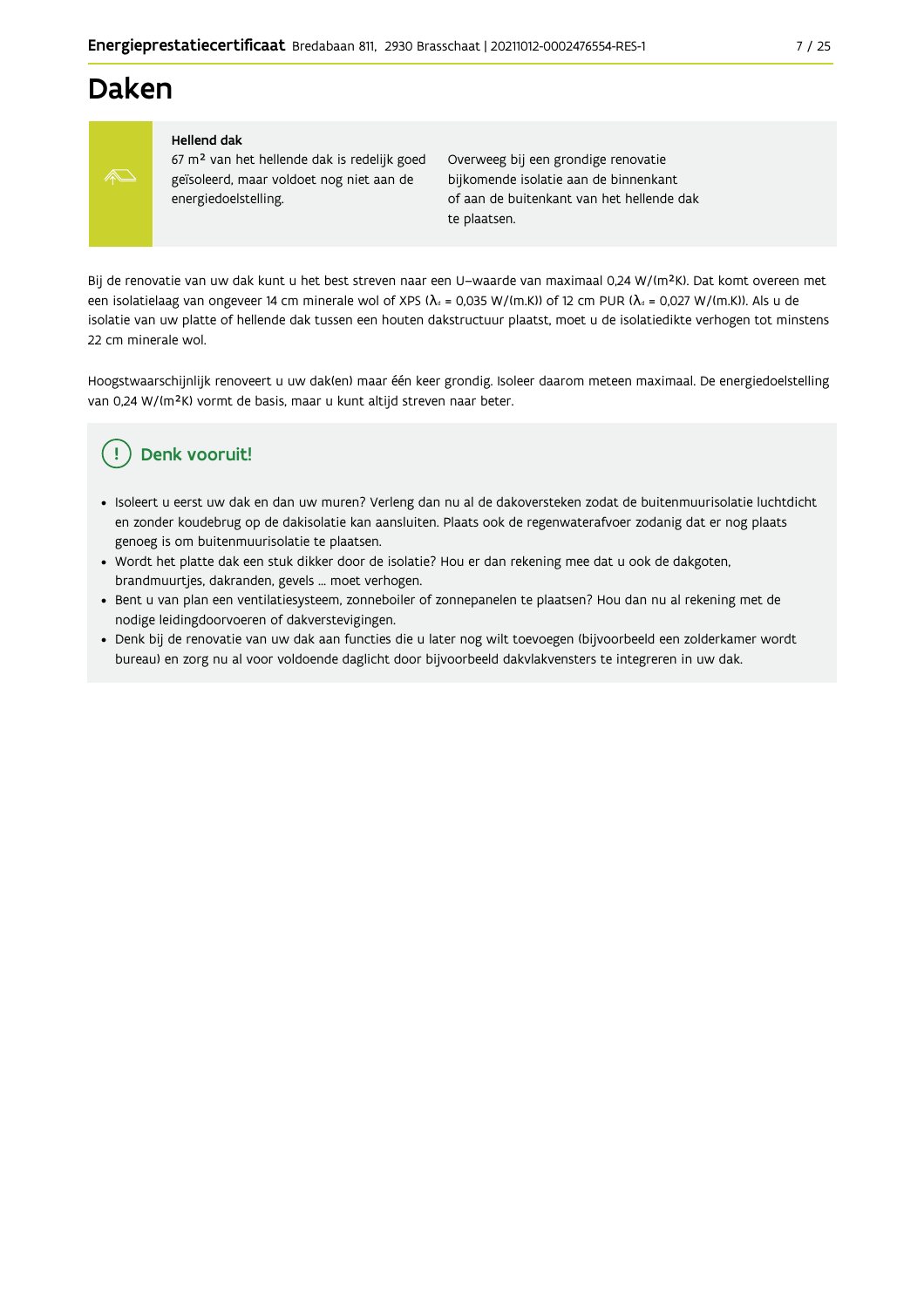### Een hellend dak isoleren

Fen hellend dak kunt u aan de buiten- of binnenkant isoleren.

#### 1. Dak isoleren aan de buitenkant

De isolatie wordt boven op de draagconstructie geplaatst. Daarboven komen een onderdak en dakbedekking (pannen, leien ...).



1. Dampscherm | 2. Isolatie | 3. Onderdak | 4. Dakbekleding  $\Theta$ 

- · Isolatieplaten kunnen doorlopen, waardoor er geen risico is op koudebruggen bij de aansluiting met de muurisolatie.
- · Bestaande dakconstructie kan van binnenuit volledig zichtbaar blijven en binnenafwerking kan behouden worden.
- · U hebt de mogelijkheid om uw dak aan de buitenkant een nieuwe look te geven (met nieuwe dakbedekkingsmaterialen).

### $\bigcap$

- · Meestal moeilijker uitvoerbaar en duurder, omdat de dakbedekking, panlatten en tengellatten eerst verwijderd moeten worden.
- · Niet altijd mogelijk of wenselijk, bijvoorbeeld door de aansluiting op aanpalende daken, of omdat de dakvlakvensters dan in de hoogte moeten worden aangepast.

#### 2. Dak isoleren aan de binnenkant

De isolatie wordt tussen en onder de dakconstructie aan de binnenkant geplaatst. Daartegen komt een dampscherm en, indien gewenst, een binnenafwerking.



1. Onderdak | 2. Isolatie | 3. Dampscherm | 4. binnenafwerking

#### $\bigoplus$

- Als de dakconstructie in goede staat is en er een onderdak aanwezig is, is isolatie aan de binnenkant van het dak de goedkoopste oplossing.
- · U kunt de werken eventueel zelf uitvoeren volgens de regels van de kunst.
- · Uw dak krijgt een nieuwe look aan de binnenkant (bv. met gipsplaten en afwerking).

#### ⊙

- · Er is extra aandacht nodig voor de overgang van de dakisolatie naar de muurisolatie.
- · Dit kan enkel uitgevoerd worden indien er een dampopen onderdak aanwezig is.
- · U verliest het originele uitzicht van de bestaande dakconstructie en er gaat vaak zolderruimte verloren.

# Pas op!

- · Zorg steeds dat de isolatie wind- en luchtdicht geplaatst wordt. Anders gaat een groot deel van het isolatie-effect teniet.
- · Het extra gewicht op de bestaande constructie van het dak heeft mogelijk een impact op de draagkracht en stabiliteit van het dak, de gevels en de fundering.
- · Door het isoleren van het dak gaat de luchtdichtheid van uw woning er op vooruit en kan de luchtverversing niet meer gebeuren via spleten en kieren. Voorzie dus een ventilatiesysteem om uw woning te ventileren. Dat is niet enkel essentieel om vochtproblemen te vermijden, maar ook voor uw gezondheid en uw comfort.

Laat u bijstaan door een architect, aannemer of vakman voor deskundig advies en een goede uitvoering van de werken.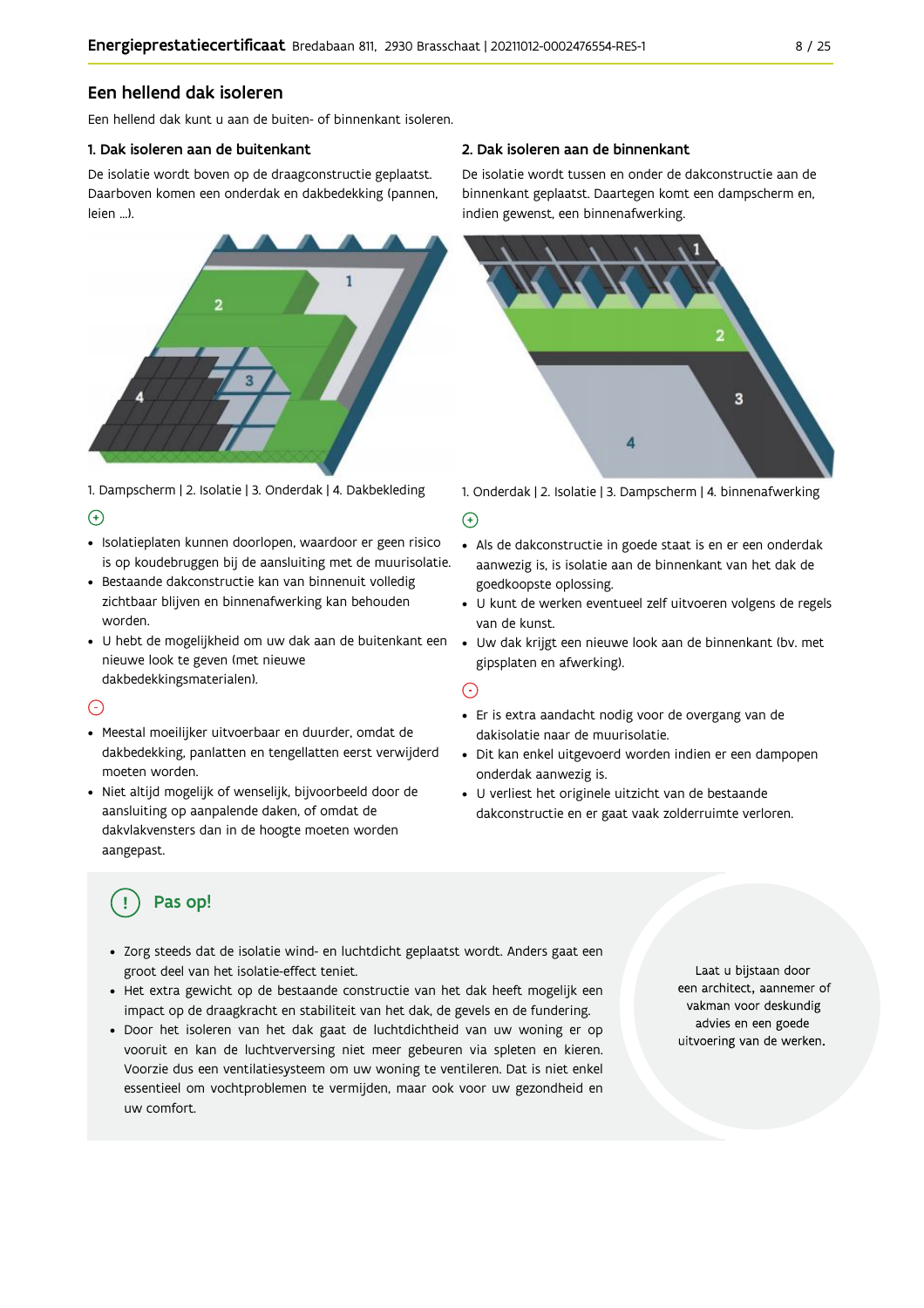### Technische fiche daken

De energiedeskundige heeft de onderstaande gegevens ingevoerd. Bezorg die gegevens aan uw vakman.

|   | Beschrijving       | Oriëntatie | (m <sup>2</sup> )<br>lakte<br>opper<br><b>Netto</b> | bekend<br>$\frac{w \cdot mc}{(m^2 K)}$<br>$\mathbf{\tilde{z}}$<br>∍ | bekend<br>은<br>$(m^2K)$<br>≃ | <b>Isolatie</b> |          | renovatie<br>Ref.jaar    | isolatie<br>$\frac{2}{\pi}$<br>Έ<br>유<br>waar<br>bekend<br>$\alpha$ | Luchtlaag | Daktype | waarde<br>$\begin{array}{ll}\n\text{Berekende} \\ (W/(m^2K))\n\end{array}$ |
|---|--------------------|------------|-----------------------------------------------------|---------------------------------------------------------------------|------------------------------|-----------------|----------|--------------------------|---------------------------------------------------------------------|-----------|---------|----------------------------------------------------------------------------|
|   | Hellend dak voor   |            |                                                     |                                                                     |                              |                 |          |                          |                                                                     |           |         |                                                                            |
| ≏ | DV1                | ZO         | 34                                                  | $\overline{\phantom{a}}$                                            | $\overline{\phantom{0}}$     |                 | 150mm MW | $\overline{\phantom{a}}$ | 3,00                                                                | onbekend  | a       | 0,38                                                                       |
|   | Hellend dak achter |            |                                                     |                                                                     |                              |                 |          |                          |                                                                     |           |         |                                                                            |
|   | DA1                | <b>NW</b>  | 34                                                  | $\overline{\phantom{a}}$                                            | ۰                            |                 | 150mm MW | -                        | 3,00                                                                | onbekend  | a       | 0,38                                                                       |

#### Legende

a dak niet in riet of cellenbeton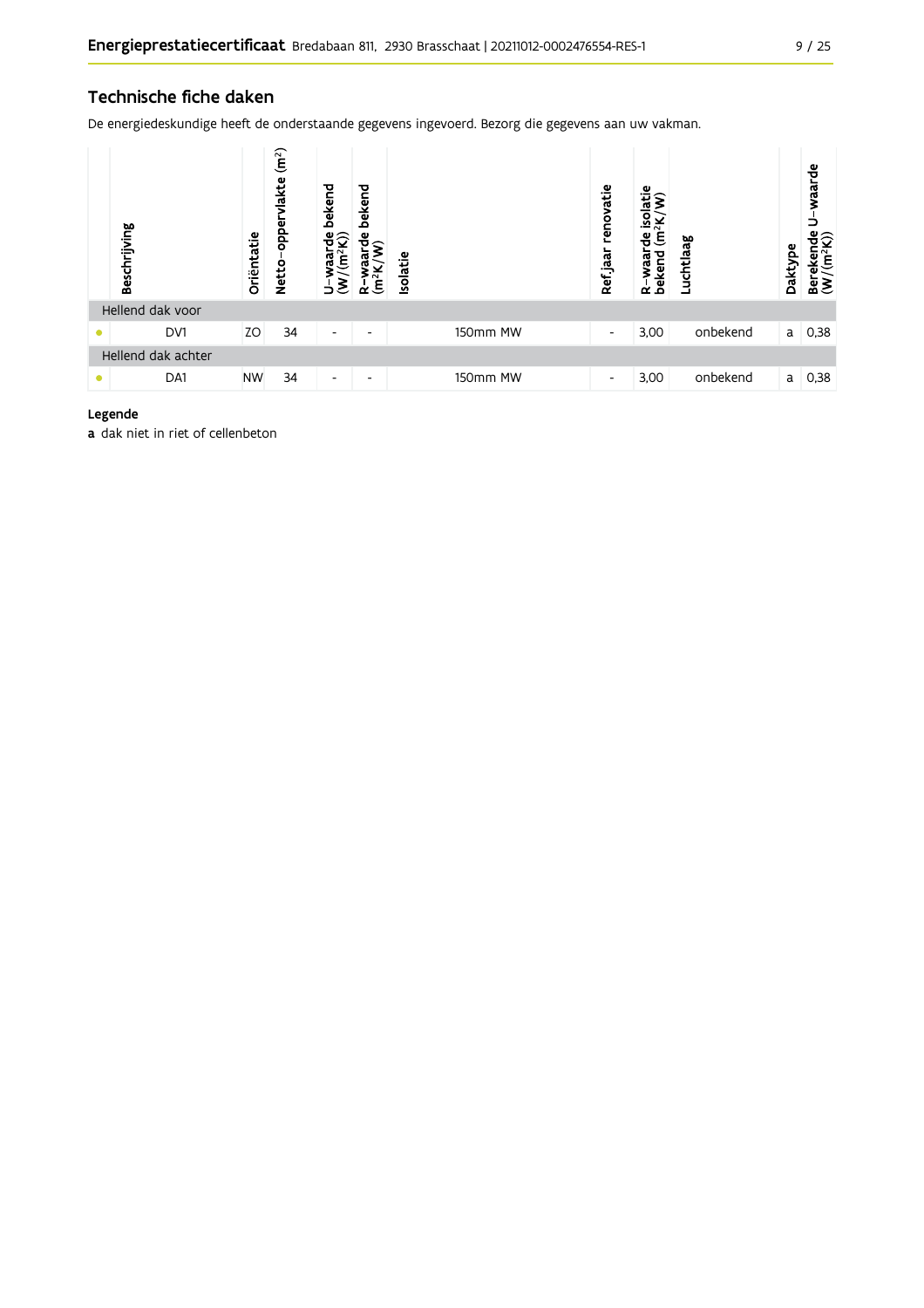# Vensters en deuren

Vensters

Ħ

 $\blacktriangledown$ 

16,8 m<sup>2</sup> van de vensters heeft hoogrendementsbeglazing (geplaatst na 2000). Dat is redelijk energiezuinig. Zowel de energiedoelstelling. beglazing als de raamprofielen voldoen echter nog niet aan de energiedoelstelling.

Als u de vensters of beglazing vervangt, zorg dan dat deze voldoen aan de

Proficiat! 3,1 m<sup>2</sup> van de deuren en poorten voldoet aan de energiedoelstelling.

Proficiat! 5,4 m<sup>2</sup> van de panelen voldoet aan de energiedoelstelling.

De kwaliteit van zowel de beglazing als de profielen bepaalt de energieprestatie van uw vensters. Kies altijd voor dubbele hoogrendementsbeglazing of drievoudige beglazing met een U-waarde van maximaal 1,0 W/(m<sup>2</sup>K). Bij de renovatie van vensters kunt u het best streven naar een U-waarde van maximaal 1,5 W/(m<sup>2</sup>K) voor de vensters (glas + profielen). Naast de vensters in de gevel verdienen ook dakvlakvensters, koepels, lichtstraten, polycarbonaatplaten en glasbouwstenen de nodige aandacht.

Hoogstwaarschijnlijk vervangt u uw buitenschrijnwerk maar één keer. Kies daarom meteen voor de meest energie-efficiënte oplossing.

# Denk vooruit!

- · Vervangt u eerst uw buitenschrijnwerk en isoleert u pas nadien uw gevels? Zorg er nu al voor dat de buitenmuurisolatie zonder koudebruggen op de profielen van uw vensters en deuren zal kunnen aansluiten. Zo vermijdt u condensatie en schimmelvorming in uw woning.
- Bent u van plan om ventilatie te plaatsen met natuurlijke toevoer, eventueel in combinatie met mechanische afvoer? Bouw dan nu al ventilatieroosters in de vensters in.
- · Bent u van plan geautomatiseerde buitenzonwering te plaatsen? Breng dan nu al de nodige bekabeling aan.

### Vensters vervangen

Het venster (glas + profielen) in zijn geheel vervangen is op energetisch vlak de beste oplossing. Als het om bepaalde redenen (esthetisch, bouwkundige regelgeving ...) niet mogelijk of gewenst is om het volledige venster te vervangen, vervang dan minstens het glas of plaats een dubbel raam of voorzetglas. Besteed altijd voldoende aandacht aan een luchtdichte plaatsing van het buitenschrijnwerk.

Beschikt u nog over oude rolluikkasten? Vervang ze door geïsoleerde luchtdichte kasten.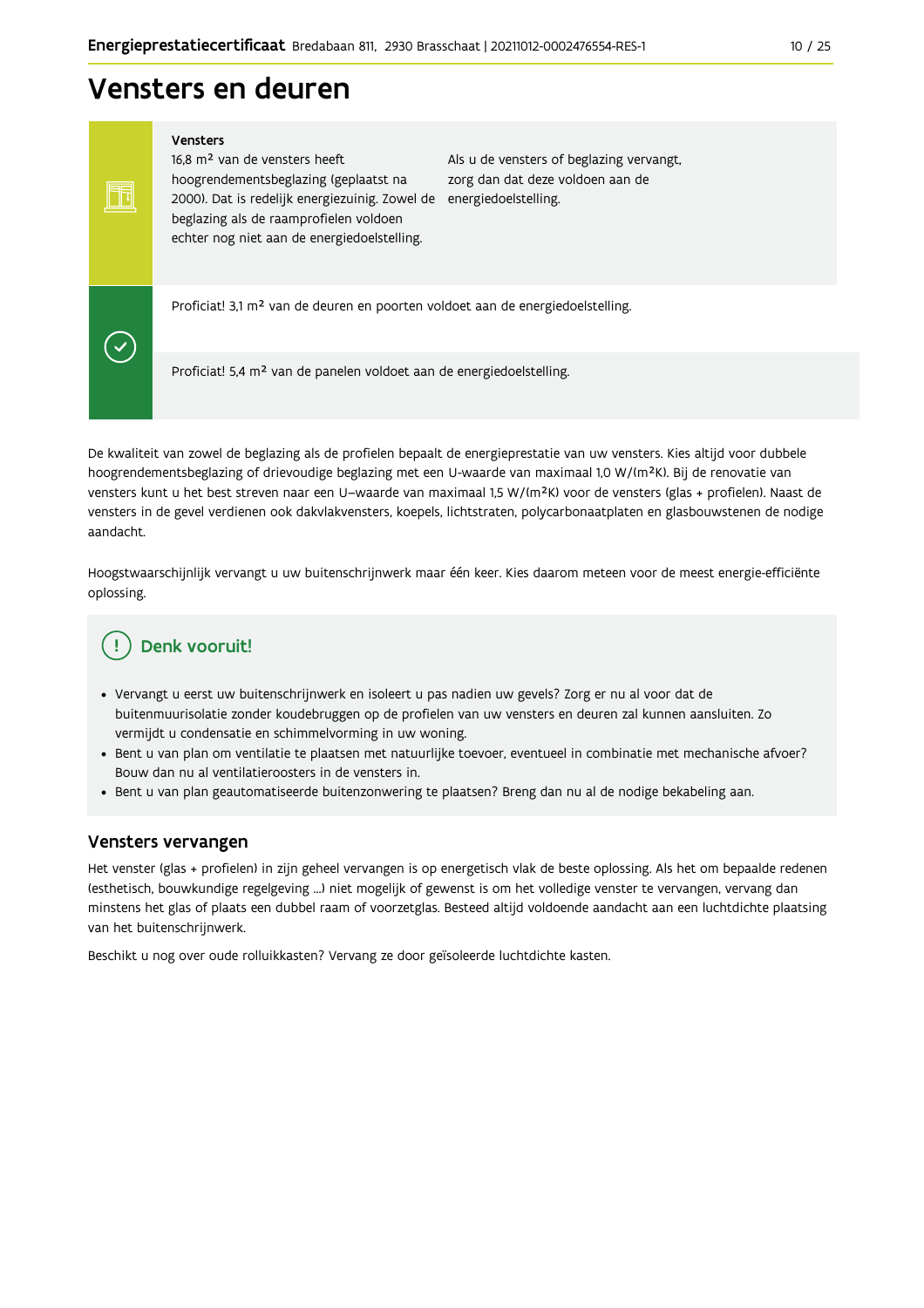

· Dankzij de vervanging van het buitenschrijnwerk gaat de luchtdichtheid van uw woning er sterk op vooruit en kan de luchtverversing niet meer gebeuren via spleten en kieren. Voorzie dus een ventilatiesysteem om uw woning te ventileren. Dat is niet enkel essentieel om vochtproblemen te vermijden, maar ook voor uw gezondheid en uw comfort.

Laat u bijstaan door een architect, aannemer of vakman voor deskundig advies en een goede uitvoering van de werken.

### Technische fiche van de vensters

De energiedeskundige heeft de onderstaande gegevens ingevoerd. Bezorg die gegevens aan uw vakman.

|           | Beschrijving   | Oriëntatie | Helling   | Oppervlakte (m <sup>2</sup> ) | bekend<br>$U$ –waarde<br>(W/(m <sup>2</sup> K)) | Beglazing | Buitenzonwering           | Profiel  | U-waarde<br>Berekende l $(W/(m^2K))$ |
|-----------|----------------|------------|-----------|-------------------------------|-------------------------------------------------|-----------|---------------------------|----------|--------------------------------------|
|           | In voorgevel   |            |           |                               |                                                 |           |                           |          |                                      |
|           | VG1-GL1        | ZO         | verticaal | 7,5                           | $\overline{\phantom{a}}$                        | HR-glas b |                           | alu>2000 | 2,06                                 |
|           | In achtergevel |            |           |                               |                                                 |           |                           |          |                                      |
|           | AG1-GL6        | <b>NW</b>  | verticaal | 1,6                           | $\overline{\phantom{a}}$                        | HR-glas b | $\overline{\phantom{0}}$  | alu>2000 | 2,06                                 |
| $\bullet$ | AG1-GL2        | <b>NW</b>  | verticaal | 1,4                           | $\overline{\phantom{a}}$                        | HR-glas b | handbediend               | alu>2000 | 2,06                                 |
| $\bullet$ | AG1-GL3        | <b>NW</b>  | verticaal | 1,5                           | $\overline{\phantom{a}}$                        | HR-glas b | automatische<br>bediening | alu>2000 | 2,06                                 |
| ۰         | AG1-GL4        | <b>NW</b>  | verticaal | 1,2                           | $\overline{\phantom{a}}$                        | HR-glas b | handbediend               | alu>2000 | 2,06                                 |
| $\bullet$ | AG1-GL5        | <b>NW</b>  | verticaal | 1,7                           | $\overline{\phantom{a}}$                        | HR-glas b | handbediend               | alu>2000 | 2,06                                 |
| $\bullet$ | AG1-GL1        | <b>NW</b>  | verticaal | 1,9                           | $\overline{\phantom{a}}$                        | HR-glas b | handbediend               | alu>2000 | 2,06                                 |

#### Legende glastypes

HR-glas b Hoogrendementsglas bouwjaar >= 2000

#### Legende profieltypes

alu>2000 Aluminium profiel, thermisch onderbroken  $>= 2000$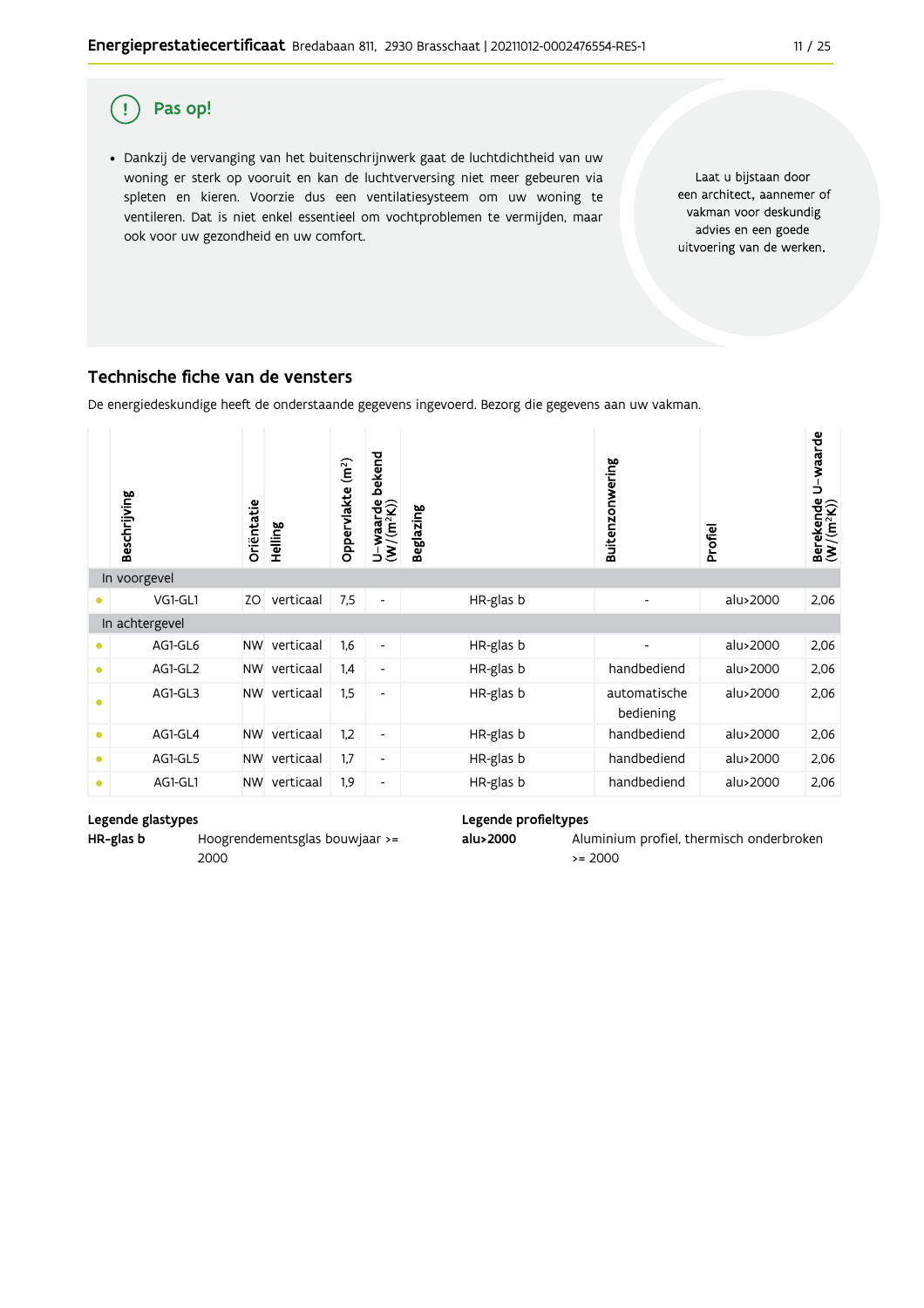### Technische fiche van de deuren, poorten en panelen

De energiedeskundige heeft de onderstaande gegevens ingevoerd. Bezorg die gegevens aan uw vakman.



#### Legende deur/paneeltypes

a deur/paneel in metaal

b deur/paneel niet in metaal

Legende profieltypes alu>2000

Aluminium profiel, thermisch onderbroken >= 2000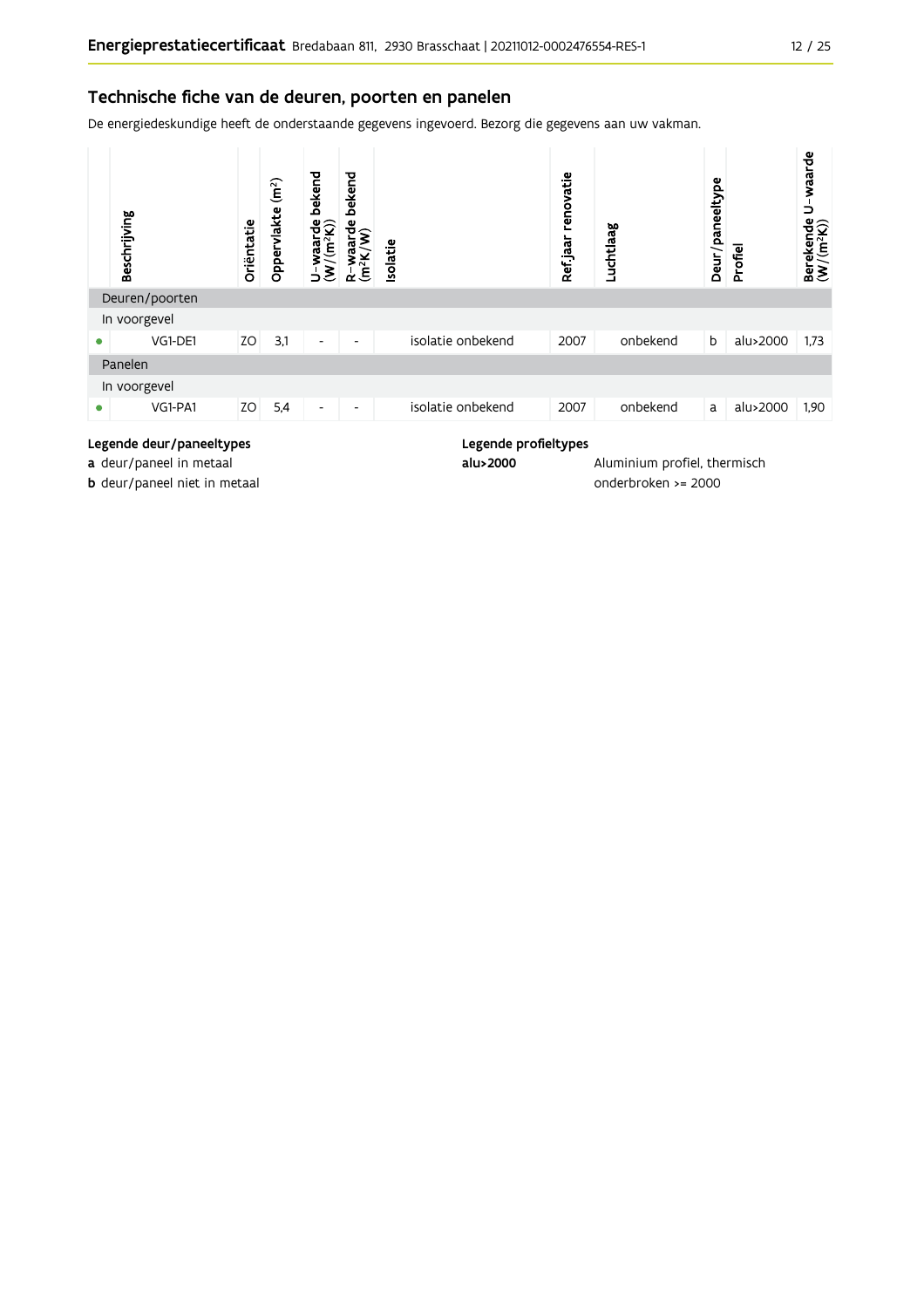# **Muren**



#### Muur 46 m<sup>2</sup> van de muren is vermoedelijk te weinig geïsoleerd.

Plaats bijkomende isolatie aan de  $\epsilon$  13.000 $\star$ binnenkant van de muur € 19 000<sup>★</sup> of plaats bijkomende isolatie aan de buitenkant van de muur.

Bij de isolatie van de muren kunt u het best streven naar een U-waarde van maximaal 0,24 W/(m<sup>2</sup>K). Dat komt overeen met een isolatielaag van ongeveer 14 cm minerale wol, EPS of XPS ( $\lambda_a$  = 0,035 W/(mK)) of 10 cm PUR of PIR ( $\lambda_a$  = 0,023 W/(mK)). Als u de isolatie tussen regelwerk plaatst, breng dan minstens 6 cm extra isolatie aan.

Hoogstwaarschijnlijk renoveert u uw muren maar één keer grondig. Isoleer daarom meteen maximaal. De energiedoelstelling van 0,24 W/(m<sup>2</sup>K) vormt de basis, maar u kunt altijd streven naar beter.

#### Pas op! Ţ

- · De warmteverliezen worden niet alleen beperkt door goed te isoleren, maar ook door luchtlekken te vermijden. Besteed voldoende aandacht aan het luchtdicht aansluiten van de muurisolatie op vensters en deuren, de vloer en het dak.
- · Door het isoleren van de muren gaat de luchtdichtheid van uw woning er op vooruit en kan de luchtverversing niet meer gebeuren via spleten en kieren. Voorzie dus een ventilatiesysteem om uw woning te ventileren. Dat is niet enkel essentieel om vochtproblemen te vermijden, maar ook voor uw gezondheid en uw comfort.

Laat u bijstaan door een architect, aannemer of vakman voor deskundig advies en een goede uitvoering van de werken.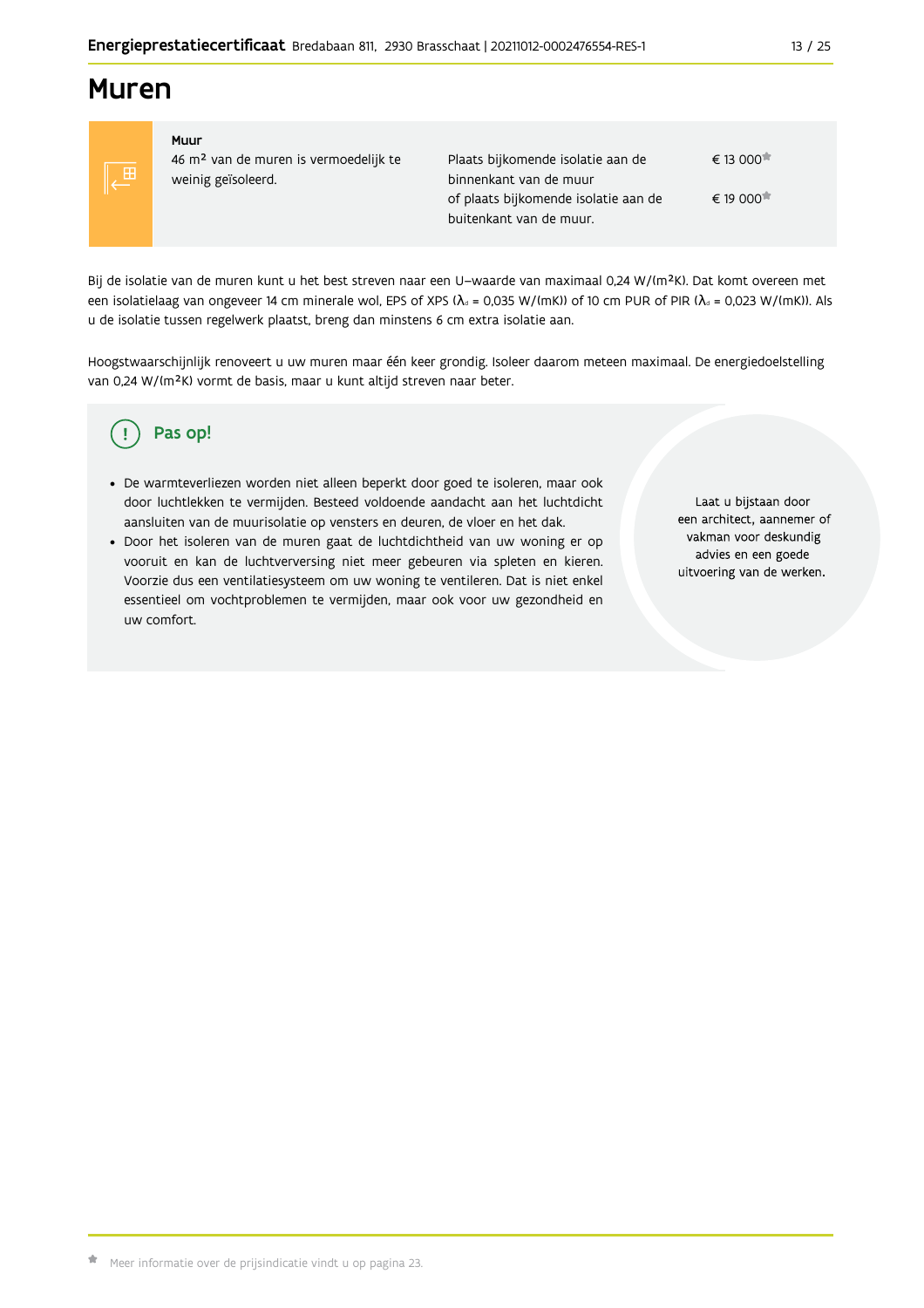### Methodes om buitenmuren te isoleren

Er bestaan een aantal methodes om muren te isoleren. U kunt die methodes combineren om de energiedoelstelling van 0,24 W/(m<sup>2</sup>K) te halen.

### Muren aan de buitenkant isoleren

Dat kan door een extra buitenmuur met een geïsoleerde spouw op te trekken of door isolatiemateriaal aan te brengen met daarop een bepleistering of een nieuwe gevelbekleding.



1. Buitenmuur | 2. Isolatie | 3. Vochtscherm | 4. Afwerkingslaag | 5. Stijl- en regelwerk (optioneel)

### $\bigoplus$

- Bouwfysisch veruit de beste oplossing.
- Koudebruggen worden weggewerkt.
- · Nieuw uitzicht van de woning.

### $\odot$

#### • Vrij dure oplossing.

- · Niet toepasbaar bij beschermde of siergevels.
- Soms is een stedenbouwkundige vergunning vereist.

# Denk vooruit!

- · Nadien uw dak isoleren? Zorg nu al dat de dakisolatie zal kunnen aansluiten op de muurisolatie.
- · Vernieuw eerst vensters en deuren (indien nodig), zodat de buitenisolatie hierop kan aansluiten.
- Hou nu al rekening met later te plaatsen zonwering.

## Muren aan de binnenkant isoleren

Isolatieplaten kunnen rechtstreeks op de bestaande muur bevestigd worden of een structuur in hout of metaal kan opgevuld worden met isolatie ('voorzetwandsysteem'). Binnenisolatie is een delicaat werk. Vraag advies aan een vakman of laat het uitvoeren door een gecertificeerd aannemer



1. Buitengevel | 2. Isolatie | 3. Dampscherm | 4. Binnenafwerking | 5. Stijl- en regelwerk (optioneel)

### $\bigoplus$

- Relatief eenvoudig zelf uit te voeren.
- Geen invloed op het uitzicht van de woning.

# ⊝

- Bouwfysisch de meest delicate oplossing.
- · De binnenruimte verkleint en stopcontacten, leidingen en radiatoren moeten worden verplaatst.

# Denk vooruit!

- Vernieuw eerst vensters en deuren (indien nodig), zodat de binnenisolatie hierop kan aansluiten.
- · Breng eventueel wandverstevigingen aan om later kaders en kasten te kunnen ophangen.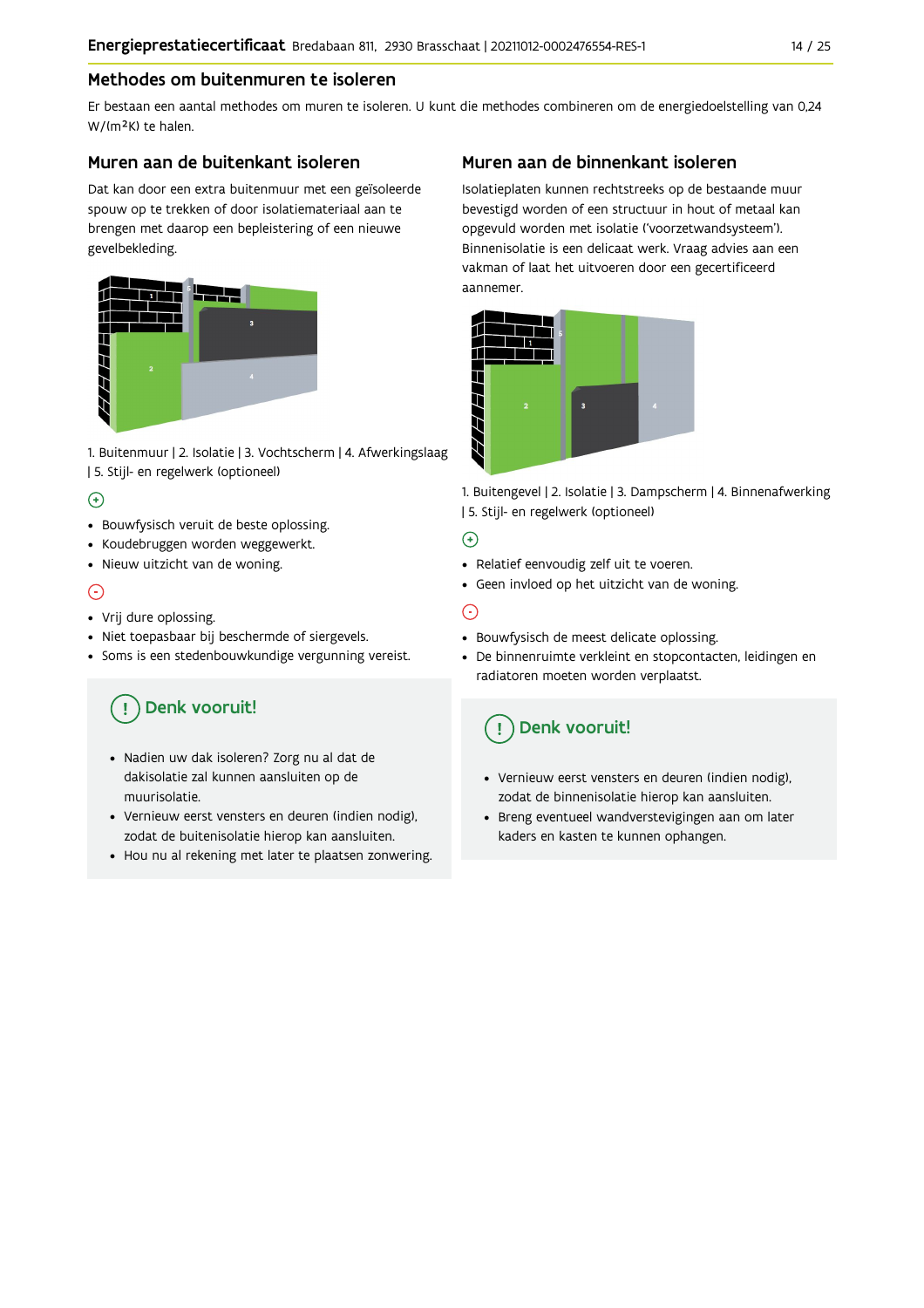### Technische fiche van de muren

De energiedeskundige heeft de onderstaande gegevens ingevoerd. Bezorg die gegevens aan uw vakman.

|           | Beschrijving                         | Oriëntatie | Netto-oppervlakte (m <sup>2</sup> ) | Diepte onder maaiveld (m) | U-waarde bekend (W/(m <sup>2</sup> K)) | R-waarde bekend (m <sup>2</sup> K/W) | solatie |                   | Refjaar renovatie | Luchtlaag | Muurtype | U-waarde<br>Berekende l<br>(W/(m <sup>2</sup> K)) |
|-----------|--------------------------------------|------------|-------------------------------------|---------------------------|----------------------------------------|--------------------------------------|---------|-------------------|-------------------|-----------|----------|---------------------------------------------------|
|           | Buitenmuur                           |            |                                     |                           |                                        |                                      |         |                   |                   |           |          |                                                   |
|           | Voorgevel                            |            |                                     |                           |                                        |                                      |         |                   |                   |           |          |                                                   |
| ۰         | VG1                                  | ZO         | 19,4                                | -                         |                                        |                                      |         | isolatie onbekend | 2007              | onbekend  | a        |                                                   |
|           | Achtergevel                          |            |                                     |                           |                                        |                                      |         |                   |                   |           |          |                                                   |
| $\bullet$ | AG1                                  | <b>NW</b>  | 26                                  | -                         |                                        |                                      |         | isolatie onbekend | 2007              | onbekend  | a        | 0,71                                              |
|           | Muur in contact met verwarmde ruimte |            |                                     |                           |                                        |                                      |         |                   |                   |           |          |                                                   |
|           | Rechtergevel                         |            |                                     |                           |                                        |                                      |         |                   |                   |           |          |                                                   |
|           | RG1                                  | <b>NO</b>  | 60                                  | -                         | ٠                                      | -                                    |         | isolatie onbekend | 2007              | onbekend  | a        | 1,19                                              |
|           | Linkergevel                          |            |                                     |                           |                                        |                                      |         |                   |                   |           |          |                                                   |
|           | LG1                                  | ZW         | 60                                  | -                         |                                        | -                                    |         | isolatie onbekend | 2007              | onbekend  | a        | 1,19                                              |

#### Legende

a muur niet in isolerende snelbouwsteen of cellenbeton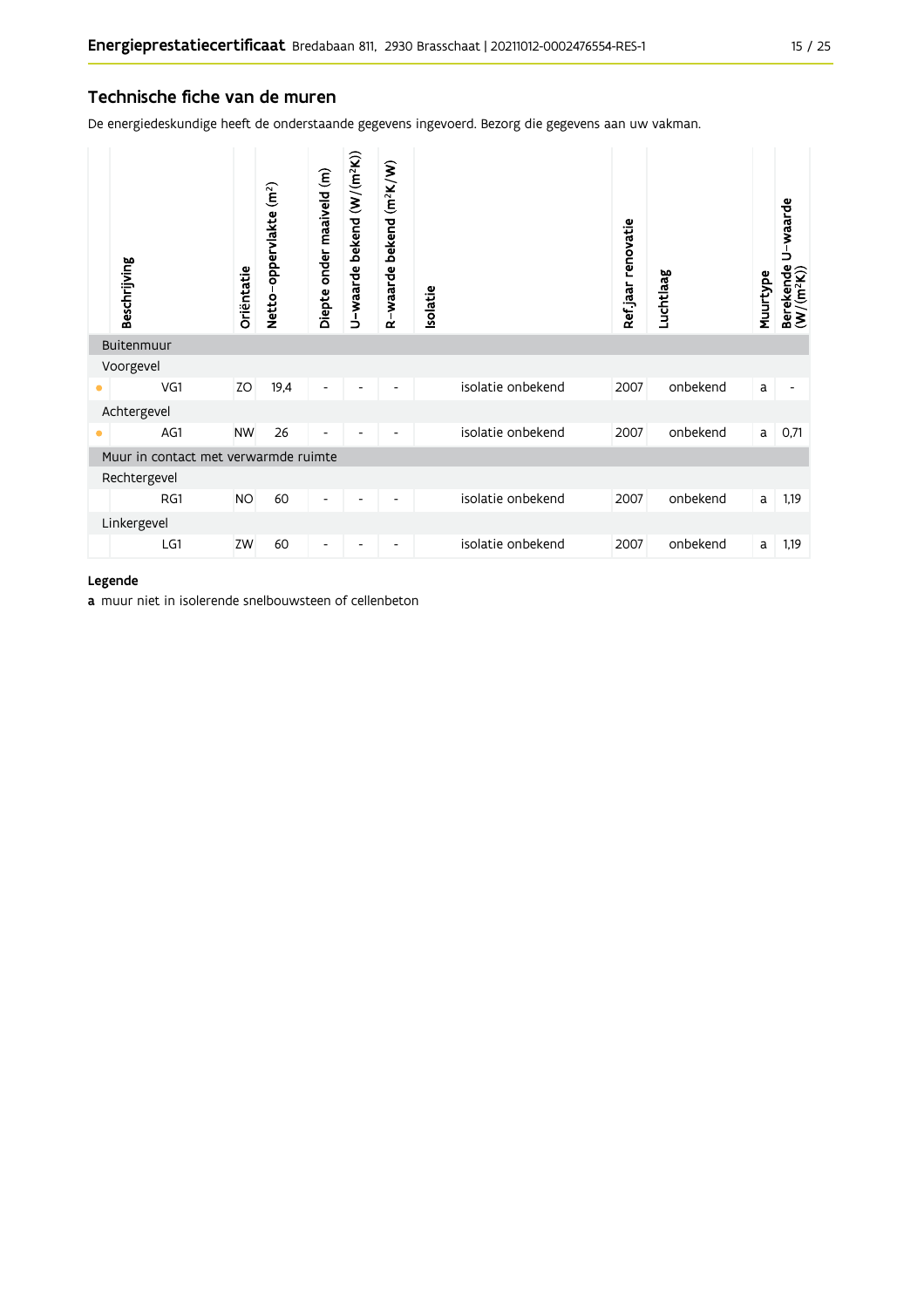# Vloeren



Proficiat! 57 m<sup>2</sup> van de vloer op volle grond voldoet al aan de energiedoelstelling.

# Technische fiche van de vloeren

De energiedeskundige heeft de onderstaande gegevens ingevoerd. Bezorg die gegevens aan uw vakman.

|   | Beschrijving         | (m <sup>2</sup> )<br>vlakte<br>opper<br><b>Netto</b> | $\widehat{\boldsymbol{\epsilon}}$<br>maaiveld<br>onder<br>Diepte | $\widehat{\boldsymbol{\epsilon}}$<br>Perimeter | $(W/(m^2K))$<br>bekend<br>waarde<br>っ | $(m^2K/W)$<br>bekend<br>waarde<br>$\alpha$ | <b>Isolatie</b>   | renovatie<br>Ref jaar | ming<br>ಸ<br>Vloer | Luchtlaag | Vloertype | waarde<br>Berekende<br>$(W/(m^2K))$ |
|---|----------------------|------------------------------------------------------|------------------------------------------------------------------|------------------------------------------------|---------------------------------------|--------------------------------------------|-------------------|-----------------------|--------------------|-----------|-----------|-------------------------------------|
|   | Vloer op volle grond |                                                      |                                                                  |                                                |                                       |                                            |                   |                       |                    |           |           |                                     |
| ۰ | VL1                  | 57                                                   | ٠                                                                | 5,7                                            | $\overline{\phantom{0}}$              | $\overline{\phantom{0}}$                   | isolatie onbekend | 2007                  | ٠                  | onbekend  | a l       | 0,21                                |

#### Legende

a vloer niet in cellenbeton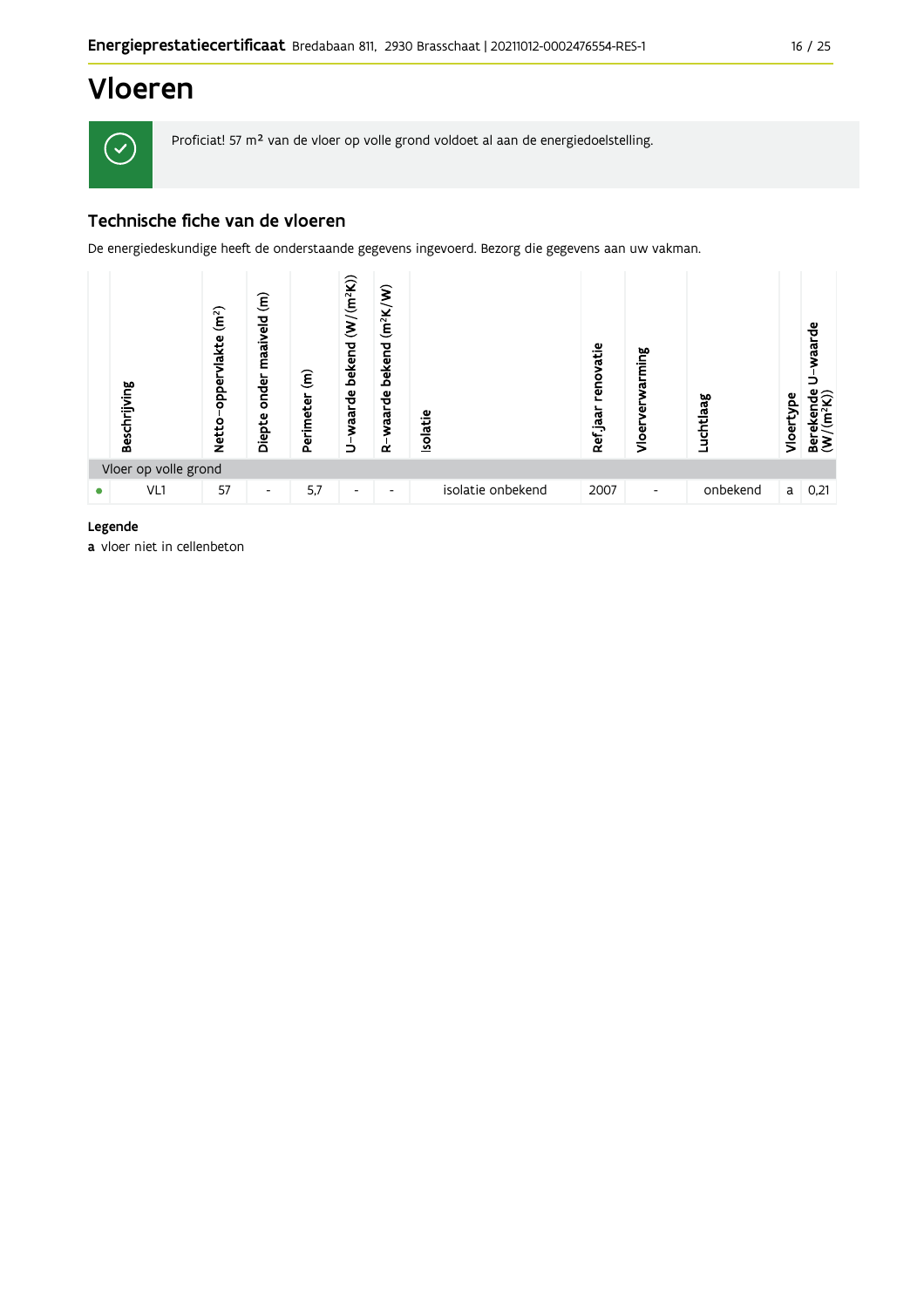# Ruimteverwarming

|   | Verwarming<br>100% van de woning wordt verwarmd met<br>een niet-condenserende ketel. | Vervang deze inefficiënte opwekker(s) door € 10 000 <sup>*</sup><br>een lucht/water of bodem/water<br>warmtepomp                                                                                                                                                                             | $/ \in 21500$                                |
|---|--------------------------------------------------------------------------------------|----------------------------------------------------------------------------------------------------------------------------------------------------------------------------------------------------------------------------------------------------------------------------------------------|----------------------------------------------|
| ₩ |                                                                                      | of door een condenserende ketel.<br>Een condenserende ketel heeft een iets slechter rendement.<br>Gemiddeld gezien zal uw energiescore met een<br>condenserende ketel, na uitvoering van alle aanbevelingen,<br>een 20-tal kWh/(m <sup>2</sup> jaar) hoger liggen dan met een<br>warmtepomp. | $\epsilon$ 6 000 <sup><math>\pi</math></sup> |
|   |                                                                                      |                                                                                                                                                                                                                                                                                              |                                              |

Bij de renovatie van uw verwarmingsinstallatie kunt u het best kiezen voor een energiezuinig systeem. Gebruik zo veel mogelijk hernieuwbare energiebronnen.

# Warmte opwekken op een energie-efficiënte manier

Bij uw renovatie kunt u het best kiezen voor een centraal toestel met een zo hoog mogelijk rendement en zo laag mogelijke werkingstemperatuur, zoals een warmtepomp of een condenserende ketel. Voorzie in een optimale centrale regeling, zoals een kamerthermostaat in combinatie met een buitenvoeler. Gebruik zo veel mogelijk hernieuwbare energiebronnen, zodat de zon, de lucht, de bodem of het water uw verwarmingsfactuur betalen. Andere opties zijn een warmtenet of een micro-warmte-krachtkoppeling.

### Warmtepomp



Als uw woning al goed geïsoleerd is en als u beschikt over oppervlakteverwarming of voldoende grote radiatoren, dan kunt u de plaatsing van een warmtepomp overwegen. Bij uw renovatie kunt u het hest kiezen voor een systeem met een seizoensprestatiefactor (SPF) van 4 of hoger.

Een warmtepomp brengt warmte uit de omgeving (lucht, water of bodem) op voldoende hoge temperatuur. 65% à 80% van de energie die de warmtepomp levert, wordt gewonnen uit de omgeving. Zo verbruikt een warmtepompinstallatie minder energie en stoot ze minder CO<sub>2</sub> uit dan een klassiek verwarmingssysteem.

### Condenserende ketel

Condenserende ketels hebben een nominaal rendement van meer dan 100% omdat ze de warmte in de waterdamp van de afgevoerde rookgassen recupereren.

Minder positief is dat condenserende ketels vaak werken op gas of stookolie. Dat zijn fossiele brandstoffen waarvan u het gebruik het best zo veel mogelijk kunt beperken. Overweeg daarom de combinatie van een condenserende ketel met een zonneboilerinstallatie met zonnecollectoren of de koppeling van een condenserende ketel aan een warmtepomp (=hybride warmtepomp).

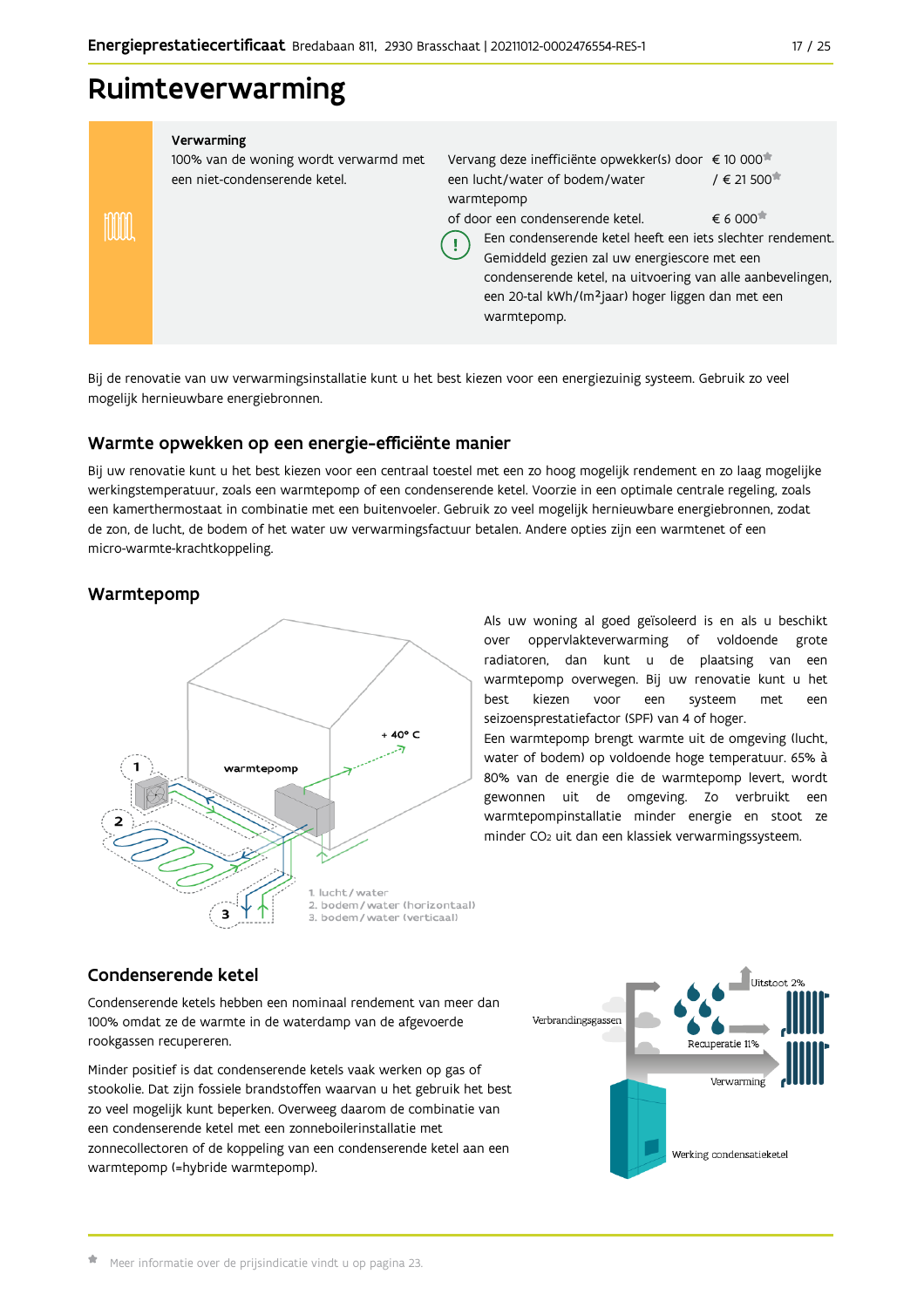#### (Micro-)warmte-krachtkoppeling

Een (micro-)warmte-krachtkoppeling is een toestel dat tegelijk elektriciteit en warmte opwekt met één enkele (fossiele) brandstof. U kunt het best met een vakman bekijken of uw woning geschikt is voor dit soort toestel.

#### Warmtenet

Als in uw stad of gemeente al warmtenetten beschikbaar zijn of als er plannen zijn om ze in de toekomst aan te leggen, overweeg dan om op die warmtenetten aan te sluiten of om nu al de nodige aansluitingsmogelijkheden te voorzien.

# Denk vooruit!

- · Hou bij de keuze van uw verwarmingstoestel altijd rekening met de warmtevraag in de nog niet-verwarmde ruimtes.
- Vervangt u eerst uw verwarmingstoestel en gaat u dan pas isoleren? Kies in samenspraak met een vakman voor een toestel met een vermogen dat zoveel mogelijk is afgestemd op de toekomstige, en niet op de huidige, situatie. Indien het vermogen te groot is voor de gerenoveerde toestand, zal uw nieuw toestel na de renovatie aan een verminderd rendement werken.
- · Overweegt u een warmtepomp? Zorg dan eerst dat uw woning voldoende goed geïsoleerd is. Zo kan de warmtepomp op een lage temperatuur werken en werkt ze het meest efficiënt. Ook zijn er bij een bodemwarmtepomp dan minder grondboringen nodig, hetgeen de prijs kan drukken.

# Pas op!

- · Kiest u voor gefaseerd renoveren? Na bepaalde renovatiemaatregelen zult u minder hoeven te verwarmen. Hou er nu al rekening mee als u een verwarmingsoplossing kiest.
- · Let op dat u de kamerthermostaat niet plaatst tegen een buitengevel, naast een verwarmingselement of op een plaats waar veel tocht is. De regeling van uw verwarming werkt dan niet goed.

Laat u bijstaan door een architect, aannemer of vakman voor deskundig advies en een goede uitvoering van de werken.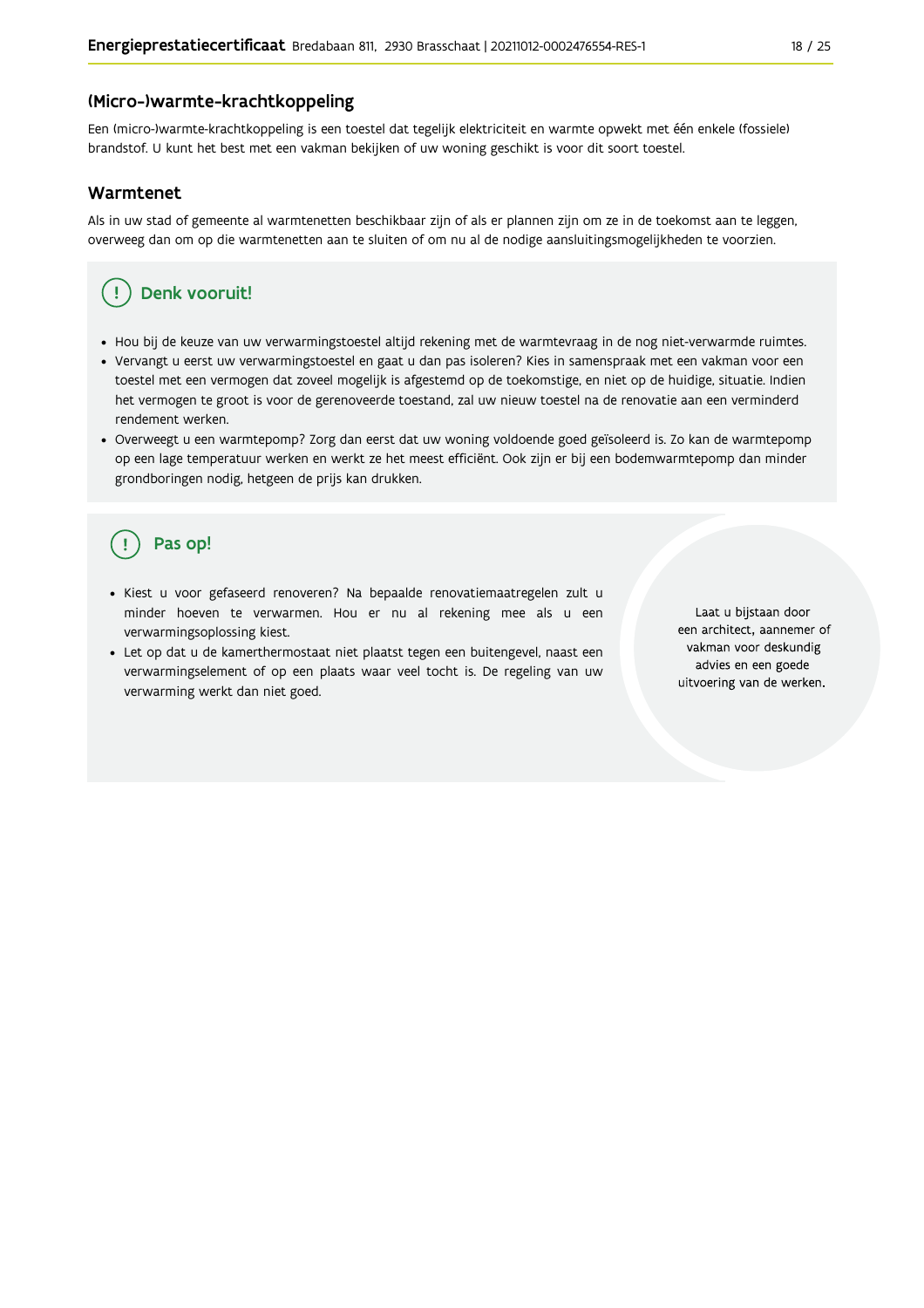### Technische fiche van de ruimteverwarming

De energiedeskundige heeft de onderstaande gegevens ingevoerd. Bezorg die gegevens aan uw vakman.

# Installaties met één opwekker

|                                      | RV1                                               |  |  |
|--------------------------------------|---------------------------------------------------|--|--|
|                                      | $\circledast$                                     |  |  |
| Omschrijving                         | vaillant ecotec plus                              |  |  |
| Type verwarming                      | centraal                                          |  |  |
| Aandeel in volume (%)                | 100%                                              |  |  |
| Installatierendement (%)             | 45%                                               |  |  |
| Aantal opwekkers                     | $\mathbf{1}$                                      |  |  |
| Opwekking                            |                                                   |  |  |
|                                      | $\circledR$                                       |  |  |
| Type opwekker                        | individueel                                       |  |  |
| Energiedrager                        | gas                                               |  |  |
| Soort opwekker(s)                    | niet-condenserende<br>ketel (gesloten)            |  |  |
| Bron/afgiftemedium                   |                                                   |  |  |
| Vermogen (kW)                        | $\overline{\phantom{0}}$                          |  |  |
| Elektrisch vermogen WKK              | $\overline{a}$                                    |  |  |
| (kW)                                 |                                                   |  |  |
| Aantal (woon)eenheden                | $\blacksquare$                                    |  |  |
| Rendement                            | $\overline{\phantom{a}}$                          |  |  |
| Referentiejaar fabricage             | ٠                                                 |  |  |
| Labels                               | $\overline{a}$                                    |  |  |
| Locatie                              | binnen beschermd                                  |  |  |
|                                      | volume                                            |  |  |
| Distributie                          |                                                   |  |  |
| Externe stookplaats                  | nee                                               |  |  |
| Ongeïsoleerde leidingen (m)          | 2m < lengte ≤ 20m                                 |  |  |
| Ongeïsoleerde combilus (m)           | $\overline{a}$                                    |  |  |
| Aantal (woon)eenheden op<br>combilus | $\overline{a}$                                    |  |  |
| Afgifte & regeling                   |                                                   |  |  |
| Type afgifte                         | radiatoren/convectoren                            |  |  |
| Regeling                             | pompregeling<br>thermostatische<br>radiatorkranen |  |  |
|                                      |                                                   |  |  |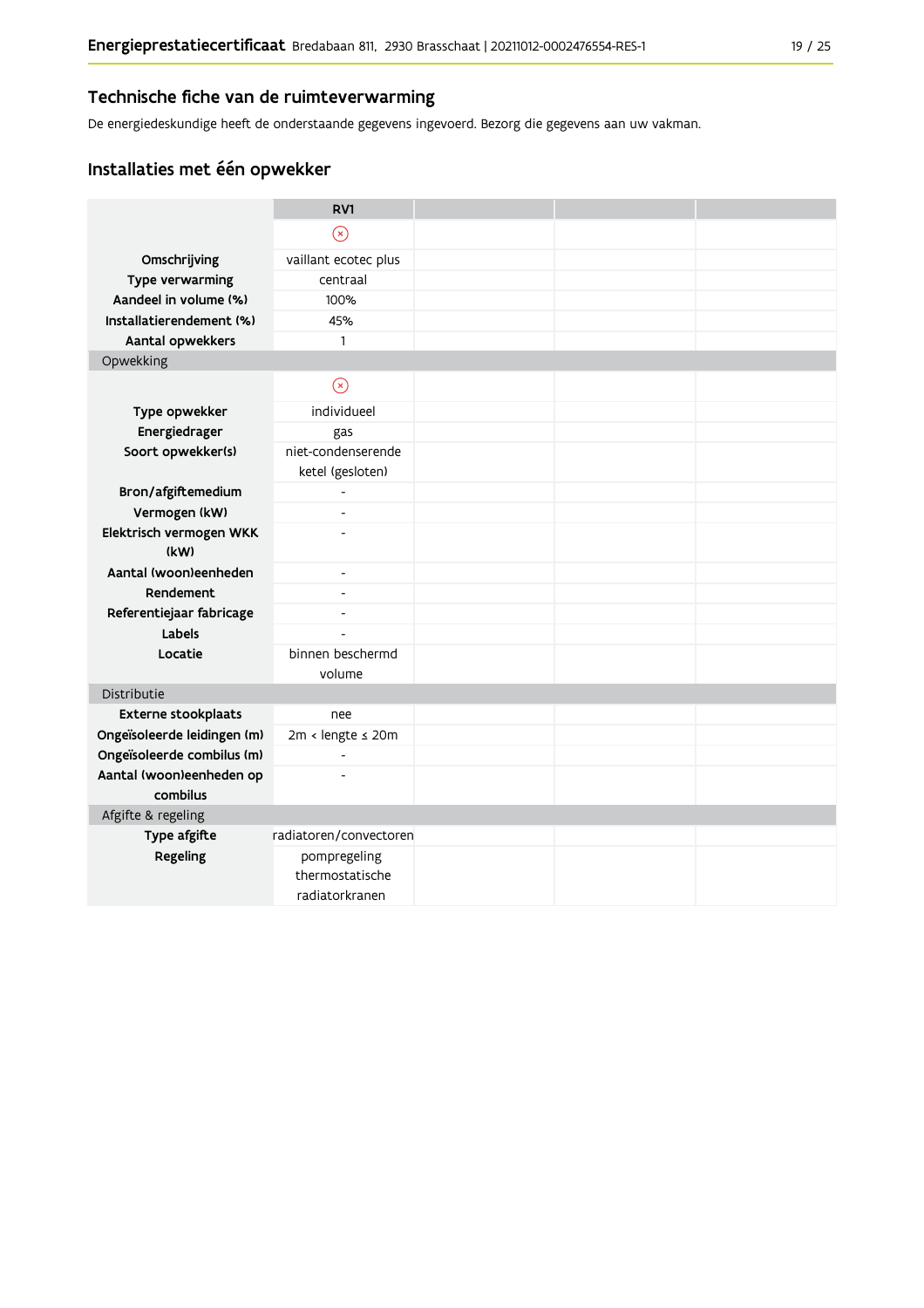# Installaties voor zonne-energie

Zonneboiler



Volgens de zonnekaart is er mogelijks geen geschikt dakdeel om zonnecollectoren te plaatsen. Onderzoek de mogelijkheid om een zonneboiler te plaatsen. Vraag hiervoor raad aan een vakman.

Zonnepanelen Er zijn geen zonnepanelen aanwezig.

Er is geen zonneboiler aanwezig.

Volgens de zonnekaart is er mogelijks geen geschikt dakdeel om zonnepanelen te plaatsen. Onderzoek de mogelijkheid om zonnepanelen te plaatsen. Vraag hiervoor raad aan een vakman.

De voorgestelde aanbevelingen zijn gebaseerd op de informatie uit de zonnekaart. De zonnekaart berekent automatisch het zonnepotentieel voor uw woning en geeft een indicatie van het aantal zonnepanelen én zonnecollectoren dat u op uw dak zou kunnen plaatsen.

De zonnekaart gaat uit van het elektriciteits- en watergebruik van een standaardgezin. Hou er bij de bepaling van de grootte van de te plaatsen installatie rekening mee dat uw eigen elektriciteits- en watergebruik daarvan kan afwijken.

Als er nog geen installaties op zonne-energie aanwezig zijn, geven de aanbevelingen steeds beide opties weer. Hoewel het op energetisch vlak het best is om beide installaties te plaatsen, zal dat door plaatsgebrek op uw dak in de praktijk echter niet altijd mogelijk zijn.

Voor meer informatie over de berekening van het zonnepotentieel kunt u terecht op de zonnekaart via www.energiesparen.be/zonnekaart.

### Zonnepanelen

Zonnepanelen (ook wel fotovoltaïsche panelen of PV-panelen genoemd) zetten de energie van de zon om in elektriciteit.

Bij de bepaling van het aantal te plaatsen zonnepanelen kunt u ervoor kiezen om alleen uw eigen elektriciteitsverbruik te dekken of om meteen het volledige beschikbare dakoppervlak te benutten.

Om de zonnepanelen optimaal te laten renderen, plaatst u ze tussen oostelijke en westelijke richting onder een hoek van 20° tot 60°.

# Zonneboiler

Zonnecollectoren zetten de energie van de zon om in warmte. Een zonneboilerinstallatie bestaat uit zonnecollectoren op het dak en een opslagvat voor warm water. Een zonneboiler verwarmt een deel van het sanitair warm water met gratis zonnewarmte. Als de installatie voldoende groot is, kan ze ook in een deel van uw behoefte voor ruimteverwarming voorzien. Hou er wel rekening mee dat een zonnecollector het hoogste rendement behaalt in de zomer. Het rendement in de winter ligt beduidend lager.

Om de zonnecollectoren optimaal te laten renderen, plaatst u ze tussen oostelijke en westelijke richting onder een hoek van 20° tot 60°.



1. Zonnepaneel | 2. Omvormer 13. Elektrische toestellen



1. Zonnecollector | 2. Opslagvat zonneboiler | 3. Sanitair warm water | 4. Afgifte-element voor ruimteverwarming (optioneel)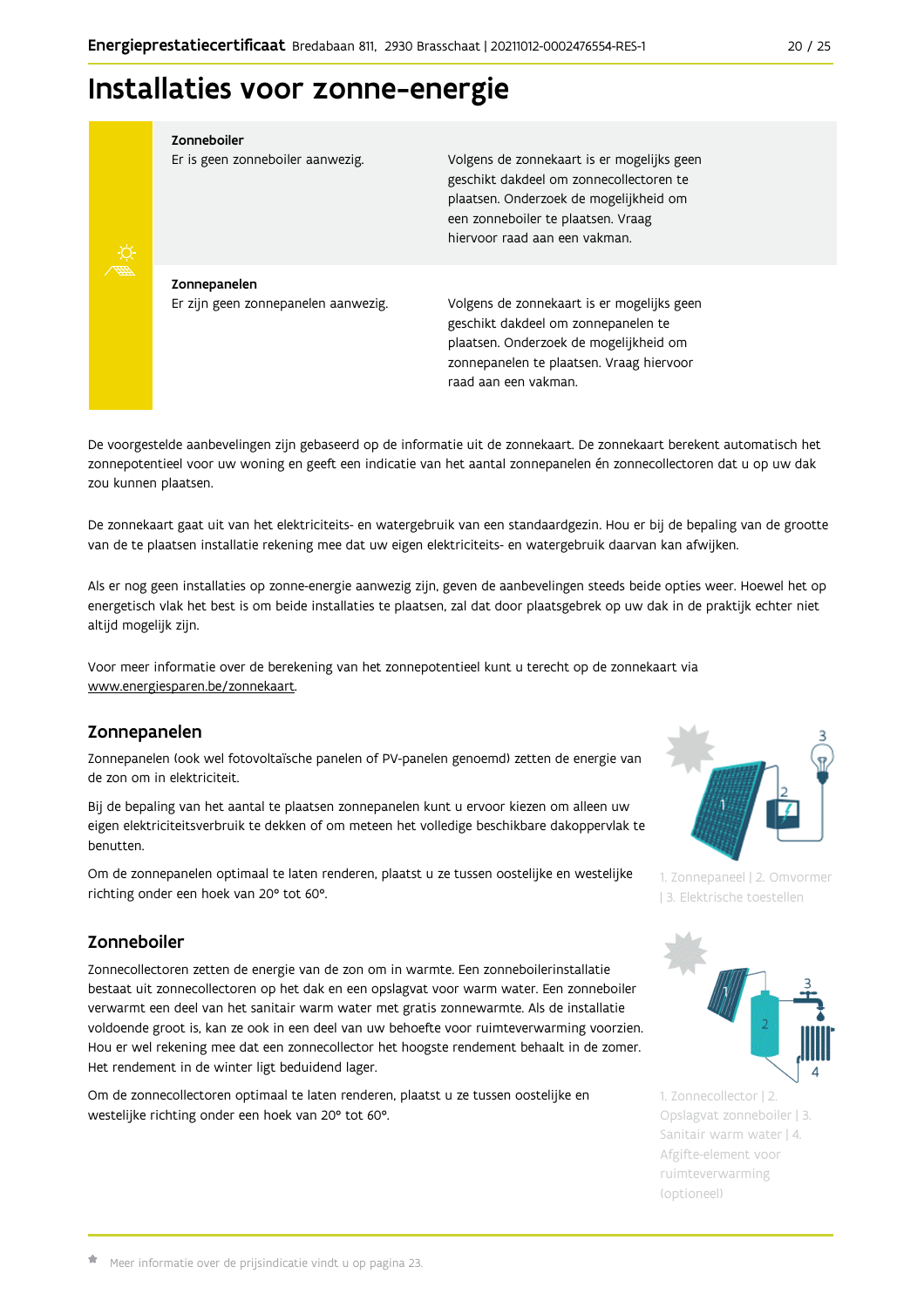#### Denk vooruit! Ţ

- · Zorg ervoor dat het dak waarop u de zonnepanelen of zonnecollectoren plaatst, goed is geïsoleerd. Als de installaties geplaatst zijn, kunt u het dak alleen nog aan de onderkant isoleren.
- · De groenste én de goedkoopste stroom is de stroom die u niet verbruikt. Probeer daarom eerst overbodig elektriciteitsverbruik te vermijden door bijvoorbeeld het sluimerverbruik te verminderen.
- · Beperk ook het gebruik van sanitair warm water door gebruik te maken van een spaardouchekop, een debietbegrenzer of een douchewarmtewisselaar.

#### Pas op! ( !

- · Schaduw van gebouwen, bomen en schoorstenen vermindert de opbrengst van zonnepanelen en zonnecollectoren.
- Informeer bij uw gemeentebestuur of u een bouwvergunning moet aanvragen voor de plaatsing van zonnepanelen of zonnecollectoren.

Laat u bijstaan door een architect, aannemer of vakman voor deskundig advies en een goede uitvoering van de werken.

### Technische fiche van de installaties op zonne-energie

Geen installaties op zonne-energie aanwezig.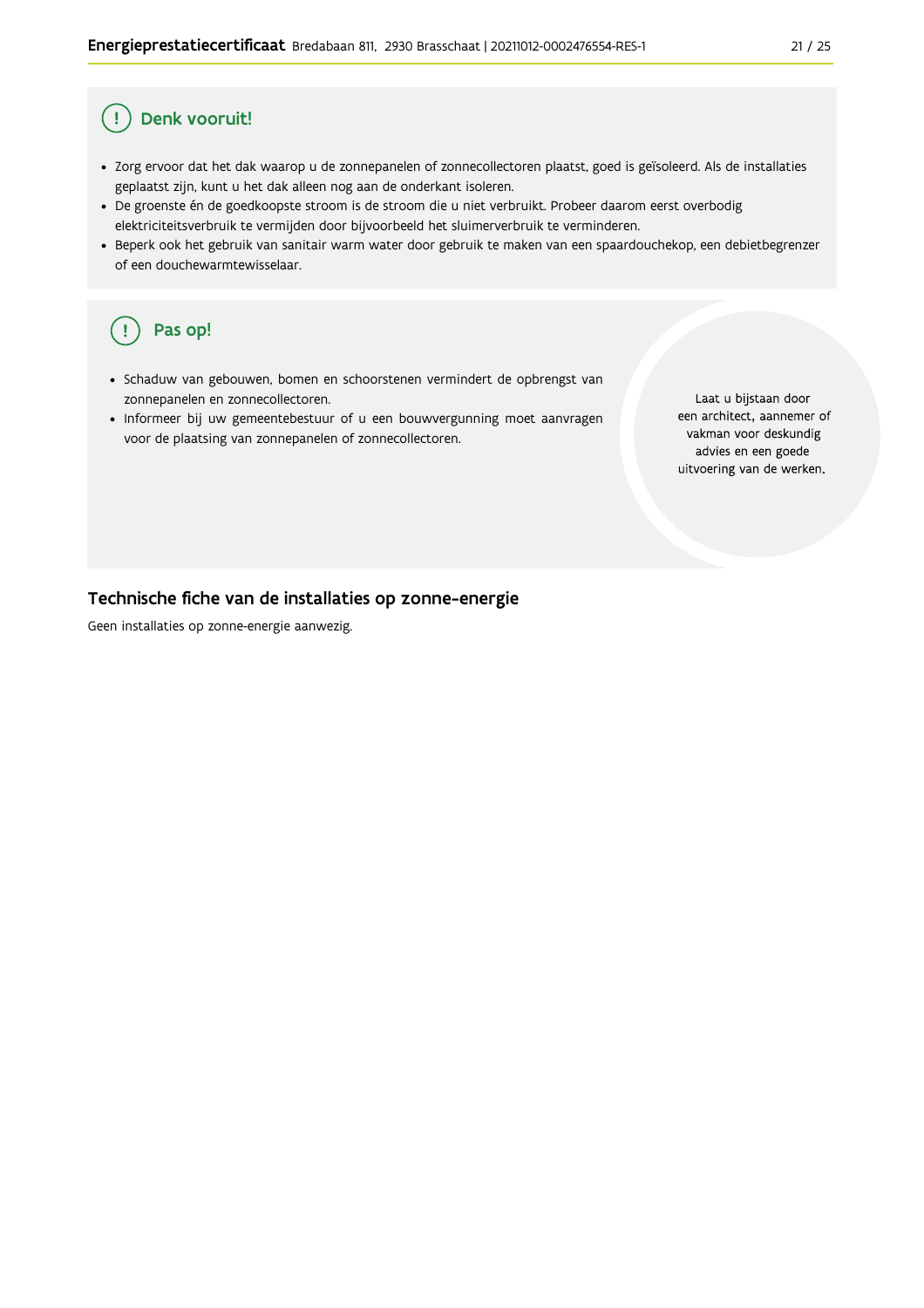# Overige installaties

### Sanitair warm water



Uw woning beschikt niet over een zonneboiler. Overweeg de plaatsing van een zonneboiler of warmtepompboiler. Daarmee kunt u energie besparen.

|                                    | SWW1                     |  |
|------------------------------------|--------------------------|--|
| <b>Bestemming</b>                  | keuken en badkamer       |  |
| Opwekking                          |                          |  |
| Soort                              | individueel              |  |
| Gekoppeld aan ruimteverwarming     | ja, aan rv1              |  |
| Energiedrager                      |                          |  |
| Type toestel                       |                          |  |
| Referentiejaar fabricage           | $\overline{\phantom{a}}$ |  |
| Energielabel                       | $\overline{\phantom{a}}$ |  |
| Opslag                             |                          |  |
| Aantal voorraadvaten               | $\mathsf{O}$             |  |
| Aantal (woon)eenheden              |                          |  |
| Volume (I)                         | $\overline{\phantom{a}}$ |  |
| Omtrek (m)                         | $\overline{\phantom{0}}$ |  |
| Hoogte (m)                         |                          |  |
| Isolatie                           | $\overline{\phantom{0}}$ |  |
| Label                              | Ξ.                       |  |
| Opwekker en voorraadvat één geheel | $\overline{\phantom{a}}$ |  |
| Distributie                        |                          |  |
| Type leidingen                     | gewone leidingen         |  |
| Lengte leidingen (m)               | > 5m                     |  |
| Isolatie leidingen                 | $\overline{\phantom{a}}$ |  |
| Aantal (woon)eenheden op leidingen | $\overline{\phantom{a}}$ |  |

### Ventilatie

<u>99</u> Uw woning beschikt mogelijk niet over voldoende ventilatievoorzieningen. Een goede ventilatie is echter noodzakelijk om een gezond binnenklimaat te garanderen. Voorzie bij uw renovatie daarom in een ventilatiesysteem. Om energie te besparen, kunt u het best kiezen voor een systeem met vraagsturing of warmteterugwinning.

|  | Type ventilatie | geen of onvolledig |
|--|-----------------|--------------------|
|--|-----------------|--------------------|

### **Koeling**

 $-\bigcirc$ Uw woning heeft kans op oververhitting, ondanks de aanwezige zonwering. Vermijd de plaatsing van een koelinstallatie, want die verbruikt veel energie. Bekijk of andere maatregelen mogelijk zijn om oververhitting tegen te gaan: 's nachts intensief ventileren, bijkomende zonwering ...

| Koelinstallatie | afwezig |
|-----------------|---------|
|                 |         |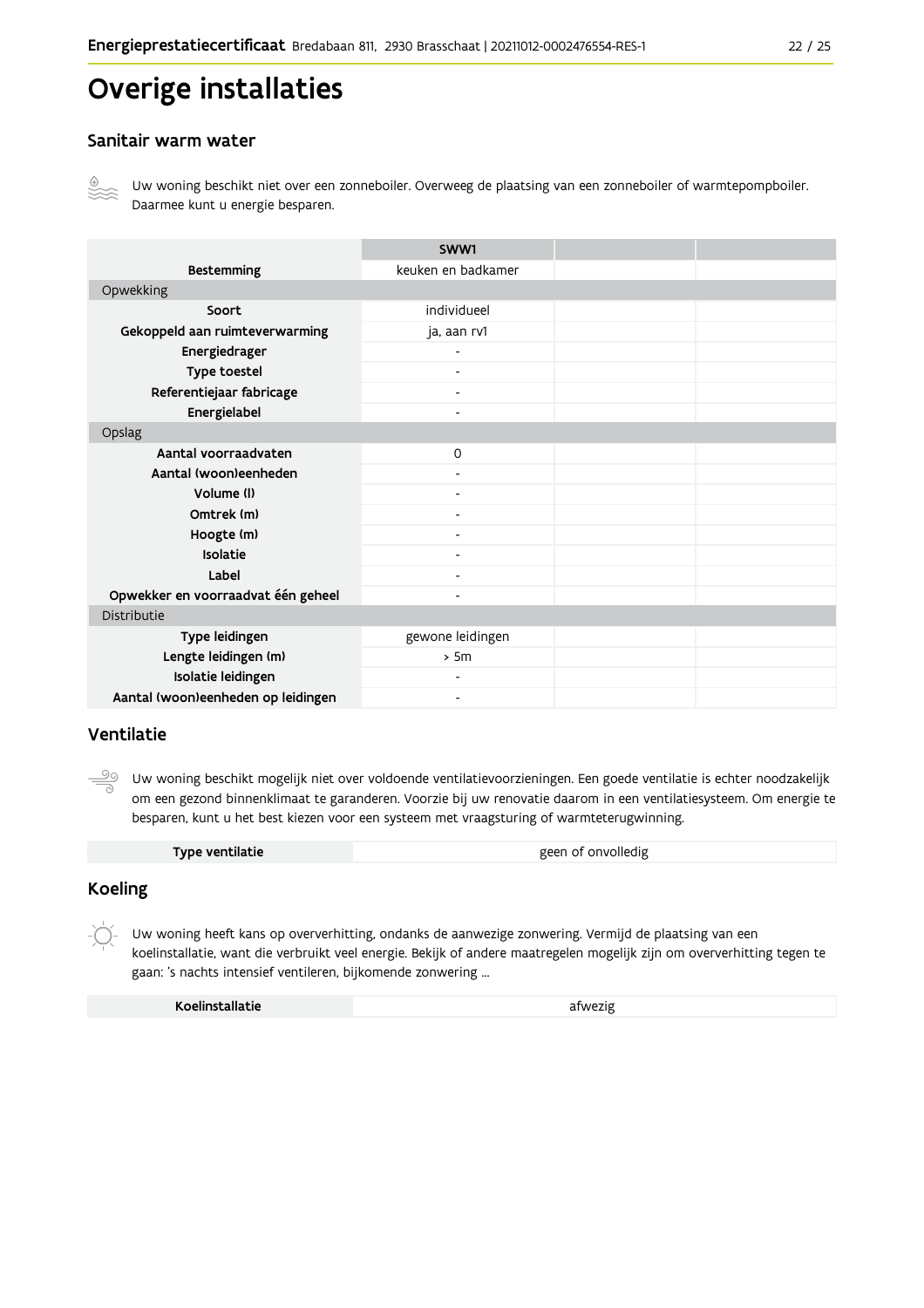# **Toelichting prijsindicaties**

# Deze toelichting beschrijft hoe de prijsberekeningen zijn opgemaakt.

De prijzen op het EPC zijn indicatieve gemiddelden die op geautomatiseerde wijze berekend zijn en afgerond zijn op 500 euro. Op basis van actuele gemiddelde eenheidsprijzen en de hoeveelheden die de energiedeskundige opgemeten heeft, berekent de software de prijsindicaties voor de aanbevolen werken. De prijsindicaties kunnen afwijken van de offerteprijzen van uw aannemer.

In de praktijk zijn vaak verschillende uitvoeringsmethodes mogelijk die niet evenveel kosten. Elke methode heeft voor- en nadelen. Het EPC oordeelt niet welke uitvoeringsmethode u het best kunt toepassen bij uw renovatie. Daarom geeft het een prijsindicatie voor de meest gangbare uitvoeringsmethode(s). Als er verschillende gangbare uitvoeringsmethodes zijn, toont het EPC de prijsindicatie voor de verschillende uitvoeringsmethodes.

De energiedeskundige controleert de prijsindicaties en de technische uitvoerbaarheid van de aanbevolen werken niet.

#### De berekening

De prijsindicaties op het EPC zijn geen volledige raming van uw renovatiebudget.

Renovatiewerken die geen betrekking hebben op de verbetering van de energieprestatie van uw woning (zoals een keuken- of badkamerrenovatie), worden niet in rekening gebracht.

In de tabellen verderop leest u welke kosten vervat zitten in de prijsindicaties en welke niet.

#### De aannames

Bij de berekening worden aannames gedaan (bijvoorbeeld: het dakgebinte is gezond; het onderdak is in goede staat; er is geen vochtprobleem in de muren; de muren hebben een standaardopbouw). Het is mogelijk dat de aannames niet van toepassing zijn op de specifieke toestand van uw woning. Dat kan ertoe leiden dat bijkomende werken nodig zijn, dat andere prijzen van toepassing zijn of dat bepaalde werken een specifieke techniek vragen. Het is ook mogelijk dat u de werken niet mag uitvoeren zonder vergunning. Vraag altijd advies aan een architect, aannemer of andere vakman. Werk samen met vakmensen die in orde zijn met de verzekeringsplicht, sociale en fiscale plichten.

#### De eenheidsprijzen

De gemiddelde eenheidspriizen die in de berekening gebruikt worden, zijn inclusief de kostpriis van standaardproducten van goede kwaliteit, plaatsingskosten, vervoerskosten, de stortkosten bij afbraak en 6% btw. Ze houden geen rekening met marktschommelingen of regionale prijsverschillen. Er wordt een meerprijs ingerekend voor kleine hoeveelheden en een minprijs voor grote hoeveelheden. De eenheidsprijzen zijn bepaald op basis van de volgende bronnen: Arch-index <2012-2017>, Aspen Index <2018>, UPA-BUA-Arch<2017> en overleg met vakmensen.

#### Meer informatie

Meer informatie over de prijsberekeningen vindt u op www.energiesparen.be.

#### In detail bekeken

Volgende kosten zijn te afhankelijk van de situatie en worden daarom bij geen enkele prijsindicatie in rekening gebracht:

- Algemene overkoepelende kosten, zoals loonkosten van de architect of ingenieur en coördinatiekosten;
- Werfinstallaties:
- · Vergunningen, zoals een bouwvergunning of een vergunning voor de inname van het openbaar terrein;
- Toeslagen voor werken in bepaalde regio's en grootstedelijke contexten:
- · Moeilijke bereikbaarheid van (een deel) van het gebouw;
- · Obstructies door naburige percelen, gebouwen en bomen;
- · Cultuurhistorische context of elementen, erfgoed (want niet alle uitvoeringsmethodes zijn dan mogelijk);
- · Technische complexiteit ten gevolge van eigenaardigheden aan het gebouw;
- · Opmaak van een asbestinventaris en verwijderen van asbest;
- · Meerprijzen omdat de werken niet in één fase kunnen worden uitgevoerd.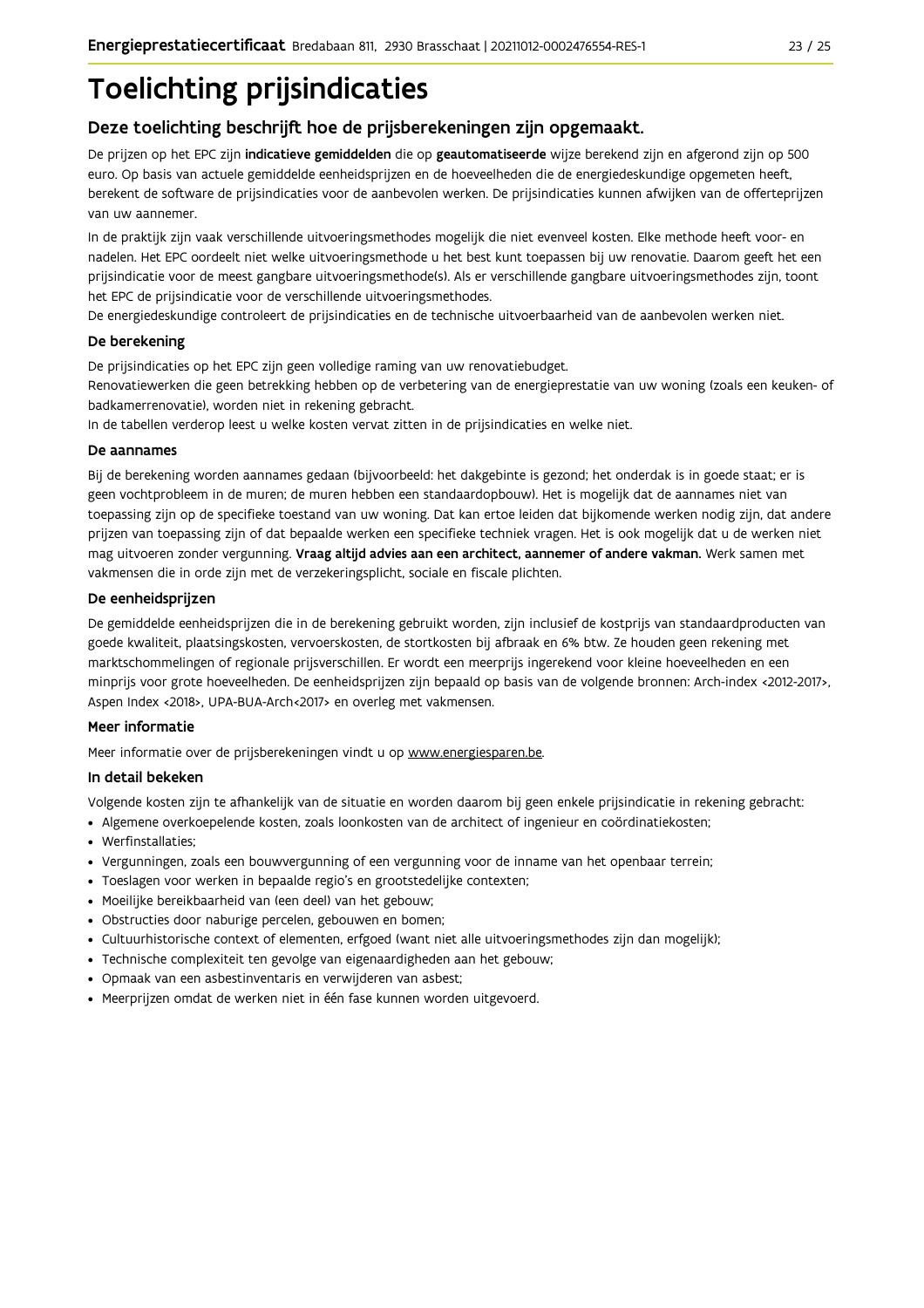In de onderstaande tabel wordt per maatregel aangegeven welke kosten wel en welke kosten niet zijn opgenomen in de berekening. Bij de werken die niet zijn inbegrepen, wordt aangenomen dat de werken niet altijd noodzakelijk zijn, of dat het element in goede staat is, gezond, stabiel, voldoende draagkrachtig, droog, correct geplaatst ...

Als u werken combineert, kan dit een prijsvoordeel opleveren.

|                                     | Inbegrepen werken                                                                                                                                                                                                                                                                                                                                                                                                                                                                                                                                                                                                                                                                                                                               | Niet inbegrepen                                                                                                                                                                                                                                                                                                                                                        |
|-------------------------------------|-------------------------------------------------------------------------------------------------------------------------------------------------------------------------------------------------------------------------------------------------------------------------------------------------------------------------------------------------------------------------------------------------------------------------------------------------------------------------------------------------------------------------------------------------------------------------------------------------------------------------------------------------------------------------------------------------------------------------------------------------|------------------------------------------------------------------------------------------------------------------------------------------------------------------------------------------------------------------------------------------------------------------------------------------------------------------------------------------------------------------------|
| Muren<br>Isoleren aan de binnenkant | • Afbraak van vloerplinten en vensterbanken<br>• Afnemen en herplaatsen van aanwezige<br>radiatoren/convectoren, inclusief<br>aanpassingen aan leidingen<br>• Plaatsen van isolatie en dampscherm,<br>inclusief stijl- en regelwerk bij half-stijve<br>isolatieplaten<br>· Bij de onderbreking van isolatielaag door<br>binnenmuren: doortrekken van de isolatie<br>op de binnenmuren over minstens 1 meter<br>(koudebrug vermijden)<br>• Plaatsen van een standaard afwerking<br>(gipskartonplaten, geplamuurd en<br>geschilderd + stijl- en regelwerk), inclusief<br>vloerplinten en vensterbanken<br>• Aanwerken rond vensters en deuren<br>• Aanpassingen aan elektriciteitsbekabeling,<br>stopcontacten, schakelaars en<br>wandverlichting | • Vochtonderzoek en vochtbehandeling<br>• Volledige afbraak binnenafwerking (vb.<br>behang en muurbepleistering)<br>• Plaatsen van muurdoorvoeren                                                                                                                                                                                                                      |
| Muren<br>Isoleren aan de buitenkant | • Afzagen van bestaande dorpels<br>· Afbraak van regenwaterafvoerbuizen<br>• Vergroten van de dakranduitsprong bij een<br>deel van de gevels.<br>• Plaatsen van isolatie<br>• Plaatsen van een standaardgevelafwerking =<br>gemiddelde van<br>· Sierbepleistering 25 mm (mineraal<br>gebonden)<br>• Vezelcementplaten<br>• Houten beplanking (ceder en merbau)<br>• Strokenbekleding met laminaat 8 mm<br>• Thermisch veredeld hout<br>• Steenstrips<br>Aanwerken rond vensters en deuren<br>• Plaatsen van muurdoorvoeren<br>· Plaatsen van nieuwe dorpels<br>• Plaatsen van regenwaterafvoerbuizen<br>· Stellingen (vanaf twee verdiepingen)                                                                                                  | · Uitvlakken van de muren<br>• Aansluiting met reeds aanwezige dakisolatie<br>• Afbraak van de gevelsteen bij spouwmuren<br>• Aanpassingen aan buitenaanleg,<br>buitenkranen, buitenverlichting<br>· Aanpassingen aan luifels, dakgoten,<br>zonwering en luiken<br>• Afwerking bij muren die grenzen aan een<br>onverwarmde binnenruimte zoals een<br>garage of kelder |